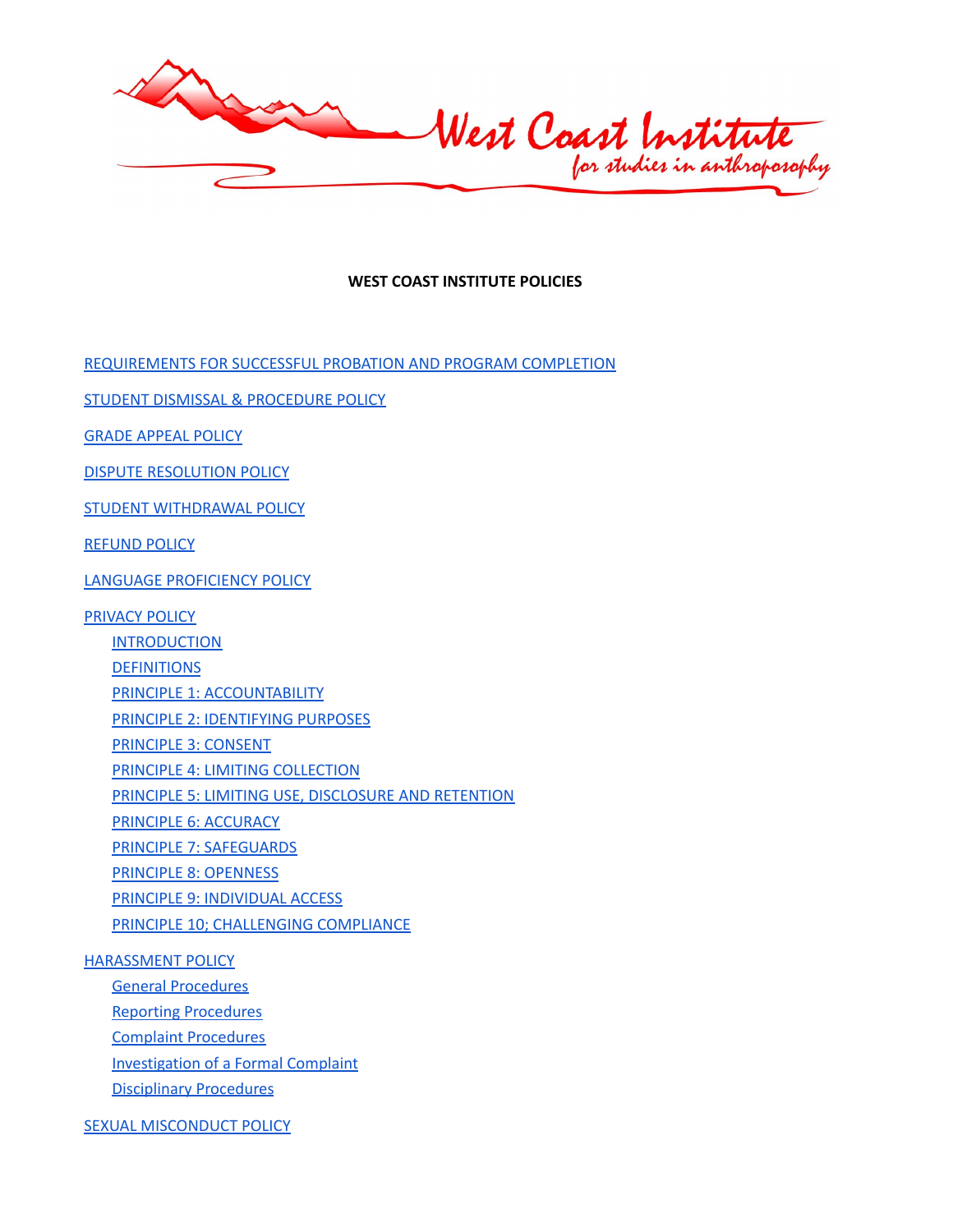[Background:](#page-15-2) Principles and [Commitments:](#page-15-3) **[Disclosures](#page-16-0) [Reports](#page-16-1) [Definitions](#page-16-2)** [Investigation](#page-17-0) of a Formal Report [Disciplinary](#page-18-0) Procedures WCI FACULTY HIRING & [DISMISSAL](#page-18-1) POLICY Faculty Hiring [Procedure](#page-18-2) Faculty Dismissal [Procedure](#page-19-0) WCI ADMIN HIRING, REVIEW & [DISMISSAL](#page-20-0) POLICY Admin Hiring [Procedure](#page-20-1) Admin Dismissal [Procedure](#page-21-0) WORK [EXPERIENCE](#page-22-0) POLICY Work Experience [Arrangement](#page-22-1) [Placement](#page-22-2) Process Participation [Requirements](#page-22-3) **BIRTH TO THREE STUDENTS WORK [EXPERIENCE](#page-22-4)** BIRTH TO SEVEN STUDENTS WORK [EXPERIENCE](#page-22-5) [Evaluation](#page-22-6) Process

STUDENT [STATEMENT](#page-23-0) OF RIGHTS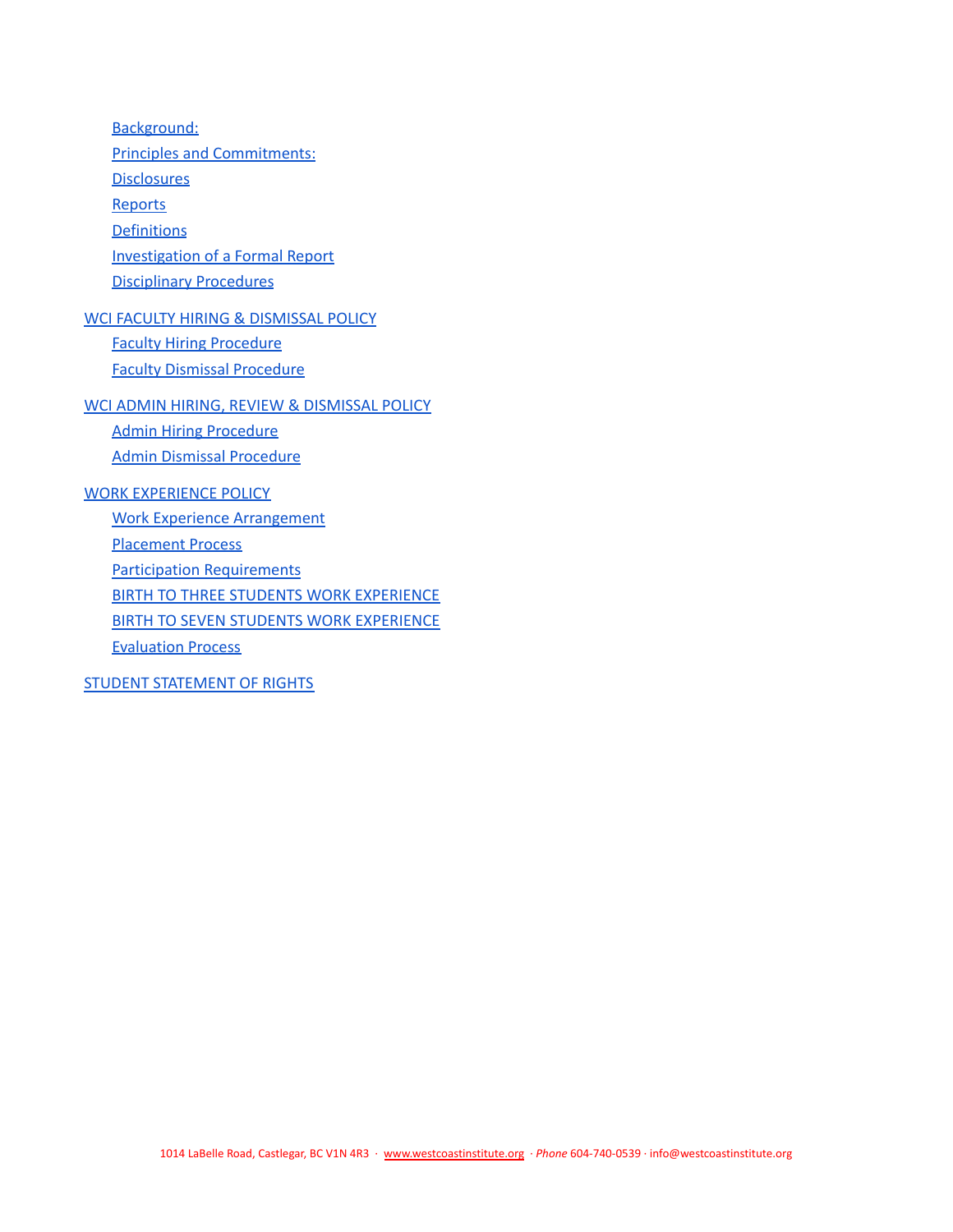### **REQUIREMENTS FOR SUCCESSFUL PROBATION AND PROGRAM COMPLETION**

<span id="page-2-0"></span>This program runs over two years. The instruction is given three times yearly at residential training sessions. Many opportunities are provided to strengthen self-discipline which is so essential for successful teaching at all levels. Listed below are the requirements:

- 1. A minimum of 80% attendance at all courses. 3 late arrivals = 1 class missed and 3 early departures = 1 class missed. If, due to illness or personal emergency, a student must miss a class, they are required to notify the Program Director and, if possible, the instructor whose class will be missed. If attendance is below 80% a make up requirement is issued for the missed classes.
- 2. Punctuality: Students are required to be punctual with regard to their arrival time at classes as well as with submission of their assignments on their due dates.
- 3. Completion of required reading assignments is an integral part of the training.
- 4. Thorough preparation of some oral presentations which are assigned.
- 5. Completion and submission of written assignments on time and for all courses where this is required. If a student cannot meet a deadline, the student must notify the instructors beforehand and a new deadline can be mutually agreed upon. Assignments must be completed by the end of the course work component of the training.
- 6. Acceptable standards in form and content for all written work.
- 7. Completion of all art and craft projects. The standard and quality of these are to be acceptable to the course instructor.
- 8. Satisfactory reports on the mentor visits, practicum and observation visits.
- 9. Full payment of tuition fees.
- 10. Participation in courses. The student must conduct themselves in a manner that does not impede the conduct of the course by an instructor or the participation by the other students.
- 11. All mentor visits and practicum are to be completed within one year after completing the program.
- 12. If a student requires a further year after the third year allowance mentioned above to complete the Program, there will be a \$500 fee charged.
- 13. Any sessions that are missed by students, for whatever reason, may be made up after the completion of the program, in order that such students may reach graduation status with appropriate course hours and credits. This must be accomplished within two years of the end of the original two year program.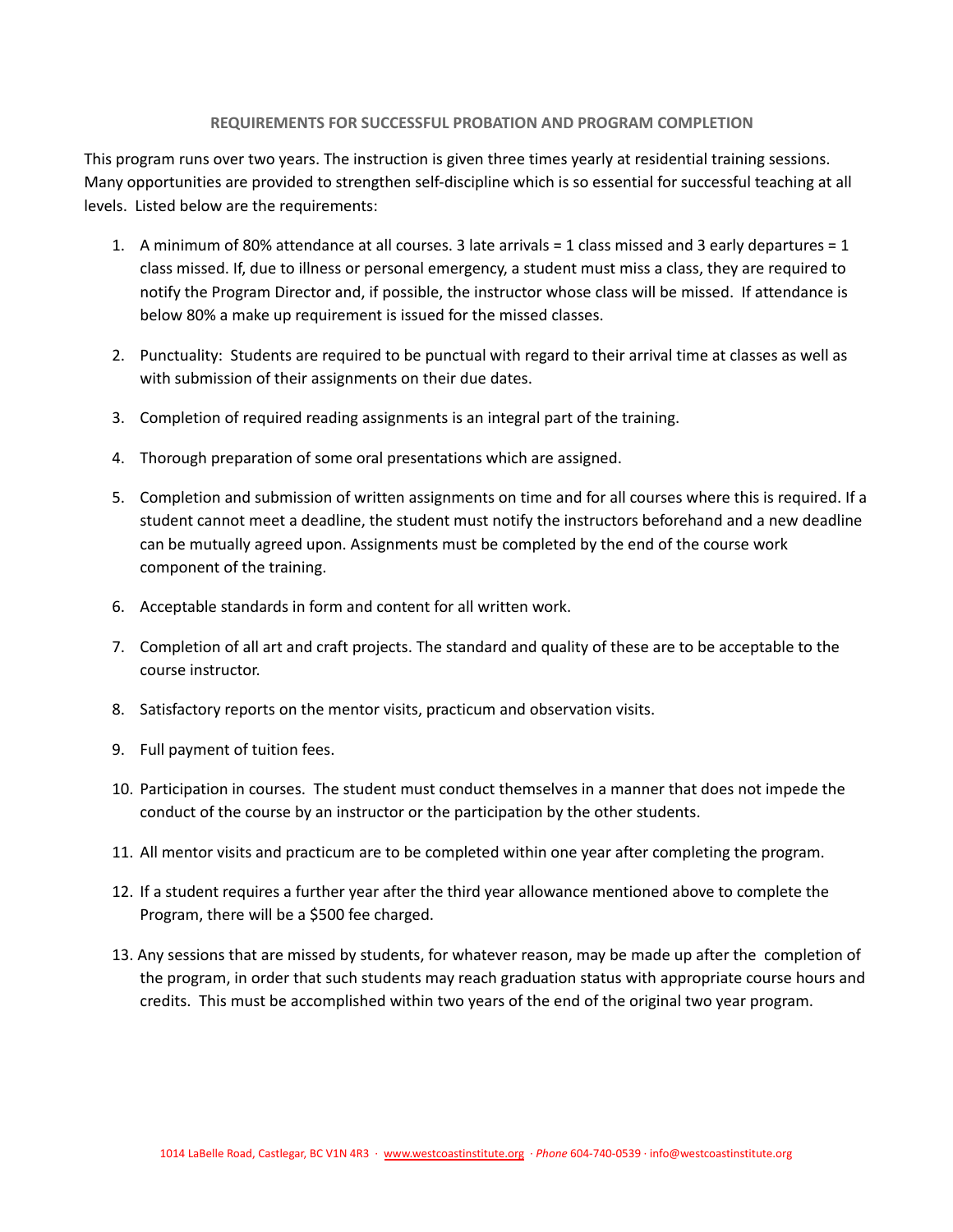## **STUDENT DISMISSAL & PROCEDURE POLICY**

- <span id="page-3-0"></span>1. All students are on probation for the first year of the two year course. If there are concerns about a student's progress and participation, the Program Director will review those with the student and indicate in writing what steps the student must take if they are to fulfill the requirements of the probation period.
- 2. All students are to comply with the 'Requirements for Successful Probation and Program Completion'.
- 3. The Program Director will confirm with each student at the end of the first year whether they have successfully completed the probation period.
- 4. If a student disputes the decision of the Program Director then the Dispute Resolution Policy comes into effect.

### **GRADE APPEAL POLICY**

<span id="page-3-1"></span>The process by which a student may appeal a grade or any type of evaluative assessment received in a course at the **West Coast Institute** is as follows:

## Step 1

The student must contact the program director and course faculty involved with a request for a grade/assessment appeal within 2 weeks of receiving a grade or any type of evaluative assessment that a student wishes to appeal. The faculty involved must respond to the appeal request within 10 days. The student presents their reflections related to the disagreement with their grade or assessment. If their contact is not responded to within 10 days or this conversation does not result in a satisfactory outcome the student proceeds to Step 2.

### Step 2

The student contacts their program director to report that they have initiated a grade appeal without a satisfactory result. The program director reviews the request and makes recommendations. If Step 2 does not result in a satisfactory outcome the student proceeds to Step 3.

### Step 3

The Student initiates the WCI Dispute Process: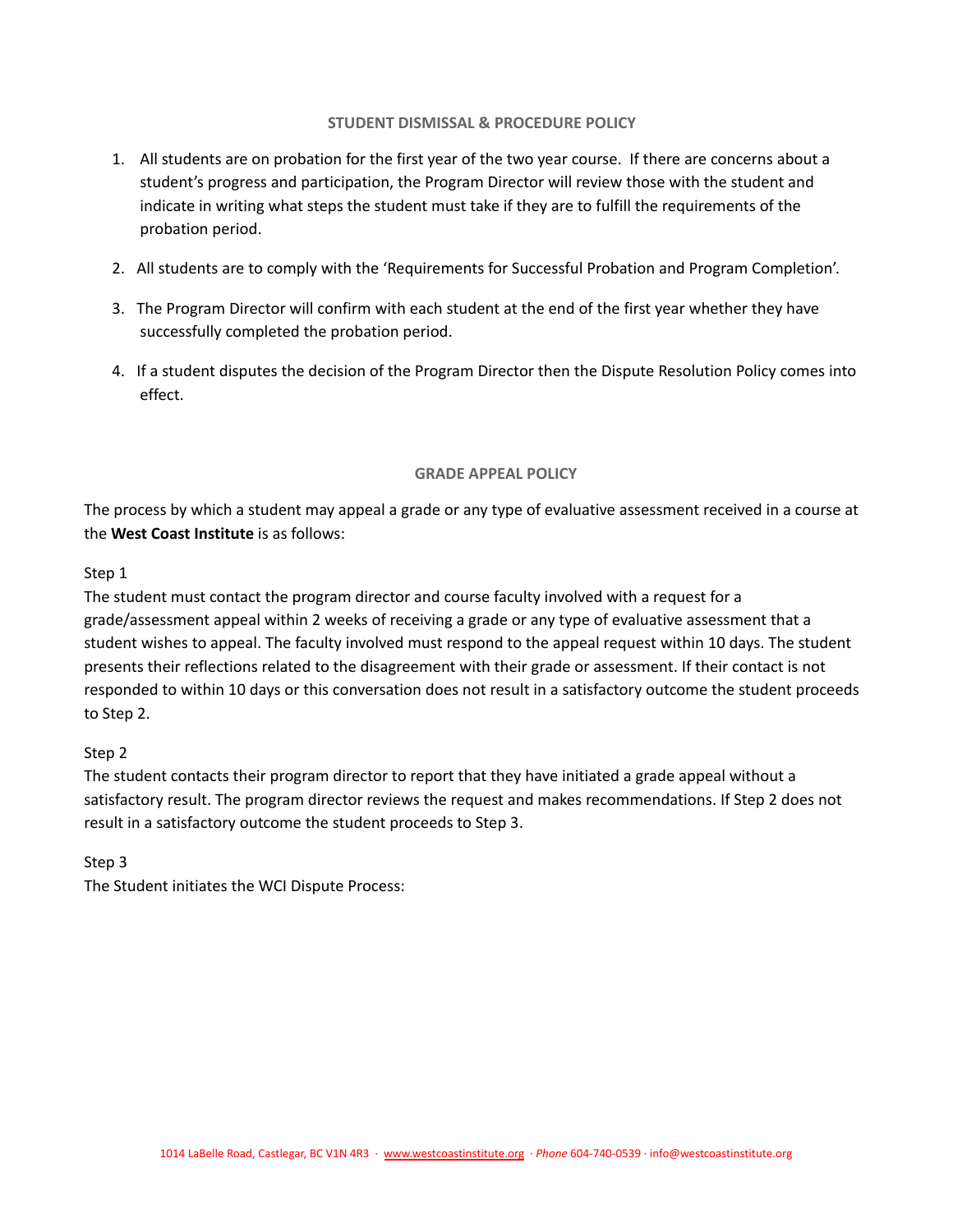## **DISPUTE RESOLUTION POLICY**

<span id="page-4-0"></span>**WCI Board President:** Kim Hunter, [kimhunter@westcoastinstitute.org](mailto:kimhunter@westcoastinstitute.org)

**WCI Board Vice-President:** Wendalyn von Meyenfeldt, [wendalynvonmeyenfeldt@westcoastinstitute.org](mailto:wendalynvonmeyenfeldt@westcoastinstitute.org) **WCI Waldorf Early Childhood Program Director:** Ruth Ker, [ece@westcoastinstitute.org](mailto:ece@westcoastinstitute.org) **WCI Waldorf Grades Program Director:** Lisa Masterson, [grades@westcoastinstitute.org](mailto:grades@westcoastinstitute.org)

The West Coast Institute adheres to the policy that any dispute, conflict or dissatisfaction be first taken up directly with the involved party/(parties). If a dispute is not satisfactorily resolved in this manner and if it involves the policies, procedures, personnel or programs of the Institute, the following process is to be followed:

- 1. The student or Institute staff member is to submit a written statement to the Board President, or Vice President in her/his absence, giving particulars of the dispute.
- 2. The Board President/Vice president and Director for the Program (ECE Program Director for Early Childhood Education students or Grades Program Director for Grades students) will meet with the student and the person(s) involved in the dispute. The individuals concerned may choose to engage an advocate (colleague, trusted friend or lawyer) at any time in this process. Should the program-appropriate Director not be available or if the dispute/conflict concerns this person, then the other Program Director will serve in this capacity. The written record will be provided to all involved within 7 days.
- 3. A witness will be asked to make a written record of this meeting which will include the following: recommendations on how to resolve the dispute, action to be taken and a time-frame for the implementation of the recommendations. If possible, resolution will be achieved through consensus.
- 4. The Program Director(s) will check after 4 weeks to ensure that the recommendations are being carried out.
- 5. If the dispute cannot be resolved at the first meeting, or the implemented recommendations are not effective, a further meeting will be called. An Ombudsperson will be appointed. This person is to be a member of the Anthroposophical Society of Canada.
- 6. A final meeting will be held which includes the Ombudsperson, any other advocate the student/staff member has elected to engage, a member of the Board of West Coast Institute (who is not a Program Director) and all other parties involved in the dispute.
- 7. A written record of this meeting is to be made. At this time a decision should be reached which outlines the recommendations, proposals or other possible outcomes. Depending on the nature of the dispute, the student or staff person involved may be placed on probation for a set period of time, dismissed, or re-integrated into the program or Institute. It is also possible that the Institute may be given a timeline/final date by which any potential proposed changes to programs or to policies must be implemented. The written record will be provided to the student and all parties involved within 3 weeks.
- 8. This process must be completed within 45 days of receipt of complaint.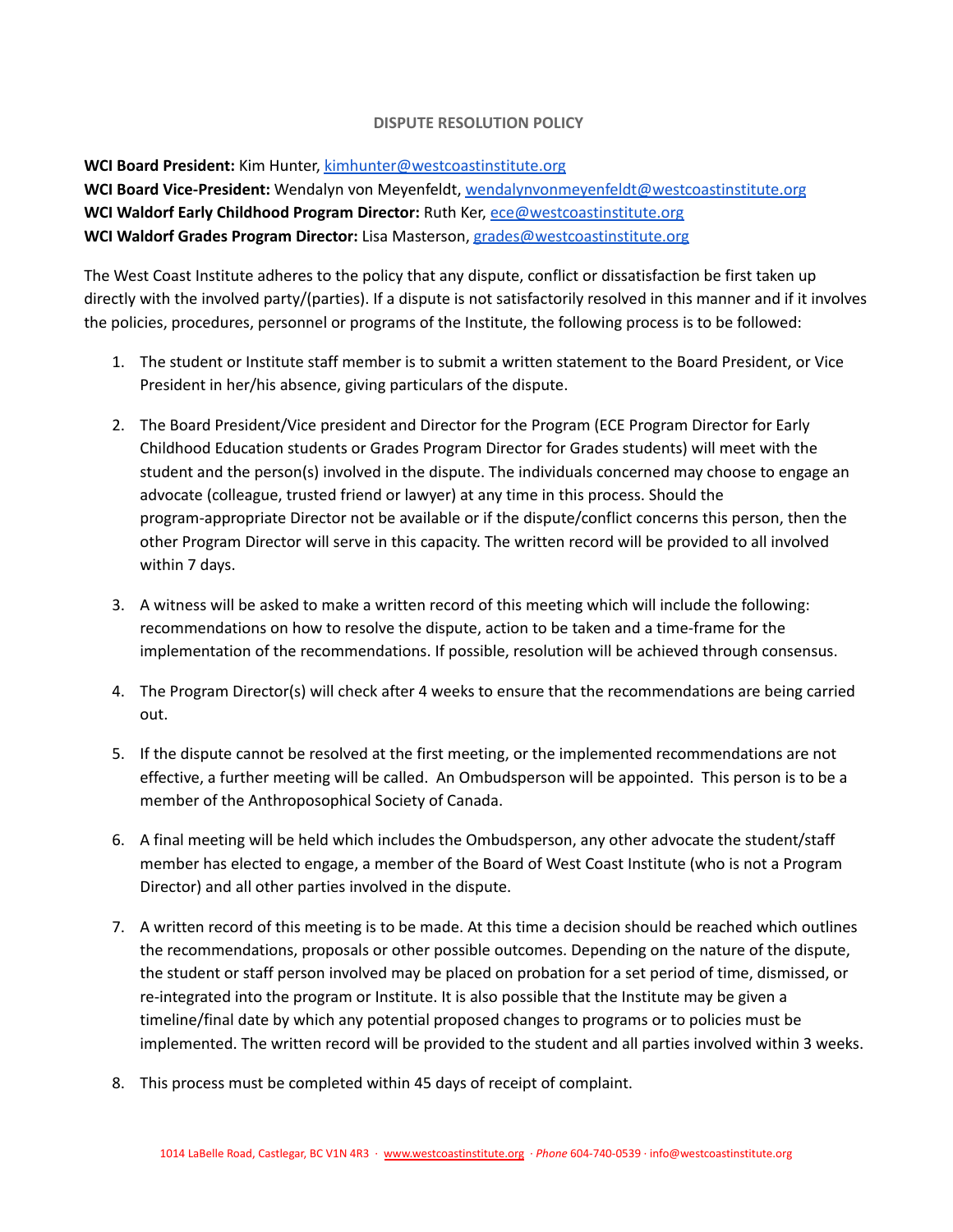9. If the student is or was enrolled in an approved program, is dissatisfied with the determination, and has been misled by the institution regarding any significant aspect of that program, he or she may file a complaint with the Private Training Institutions Branch [\(www.privatetraininginstitutions.gov.bc.ca\)](http://www.privatetraininginstitutions.gov.bc.ca).

## **STUDENT WITHDRAWAL POLICY**

- <span id="page-5-0"></span>1. If a student decides to withdraw from a program, he/she must provide a dated, written, notice of withdrawal to the Administrator who will then forward it to the Program Director.
- 2. Refunds are calculated according to the West Coast Institute Refund Policy and the date on which the written notice of withdrawal is received will be used to determine any refund owing.
- 3. An international student whose application for a study permit has been denied is entitled to a refund under PTIB Bylaws, *if a copy of the denial letter is provided to the West Coast Institute prior to the session start date*.
- 4. Policy to be implemented by the Administrator.

# **REFUND POLICY**

<span id="page-5-1"></span>A written notice of withdrawal or dismissal may be delivered in any manner provided that a receipt or other verification is available that indicates the date on which the notice is delivered.

The notice of withdrawal or dismissal is deemed to be effective from the date it is delivered.

The refund to which a student is entitled is calculated on the total tuition fees due under the contract. Where total tuition fees have not yet been collected, the institution is not responsible for refunding more than has been collected to date and a student may be required to make up for monies due under the contract.

If the institution has received fees in excess of the amount it is entitled to under the student contract, the excess amount must be refunded.

# **Refund policy for students:**

If written notice of withdrawal is received by the institution 30 days or more before the commencement of the period of instruction specified in the contract and more than 7 days after the contract was made, the institution may retain 10% of total tuition only due under the contract to a maximum of \$1000. If written notice of withdrawal is received by the institution less than 30 days before the commencement of the period of instruction specified in the contract, and more than 7 days after the contract was made, the institution may retain 20% of the total tuition only, due under the contract to a maximum of \$1300.

# **Refunds after the program of study starts:**

If written notice of withdrawal is received by the institution or a student is dismissed up to and including 10% of the period of instruction specified in the contract has elapsed, the institution may retain 30% of the tuition due under the contract. If written notice of withdrawal is received by the institution, or a student is dismissed where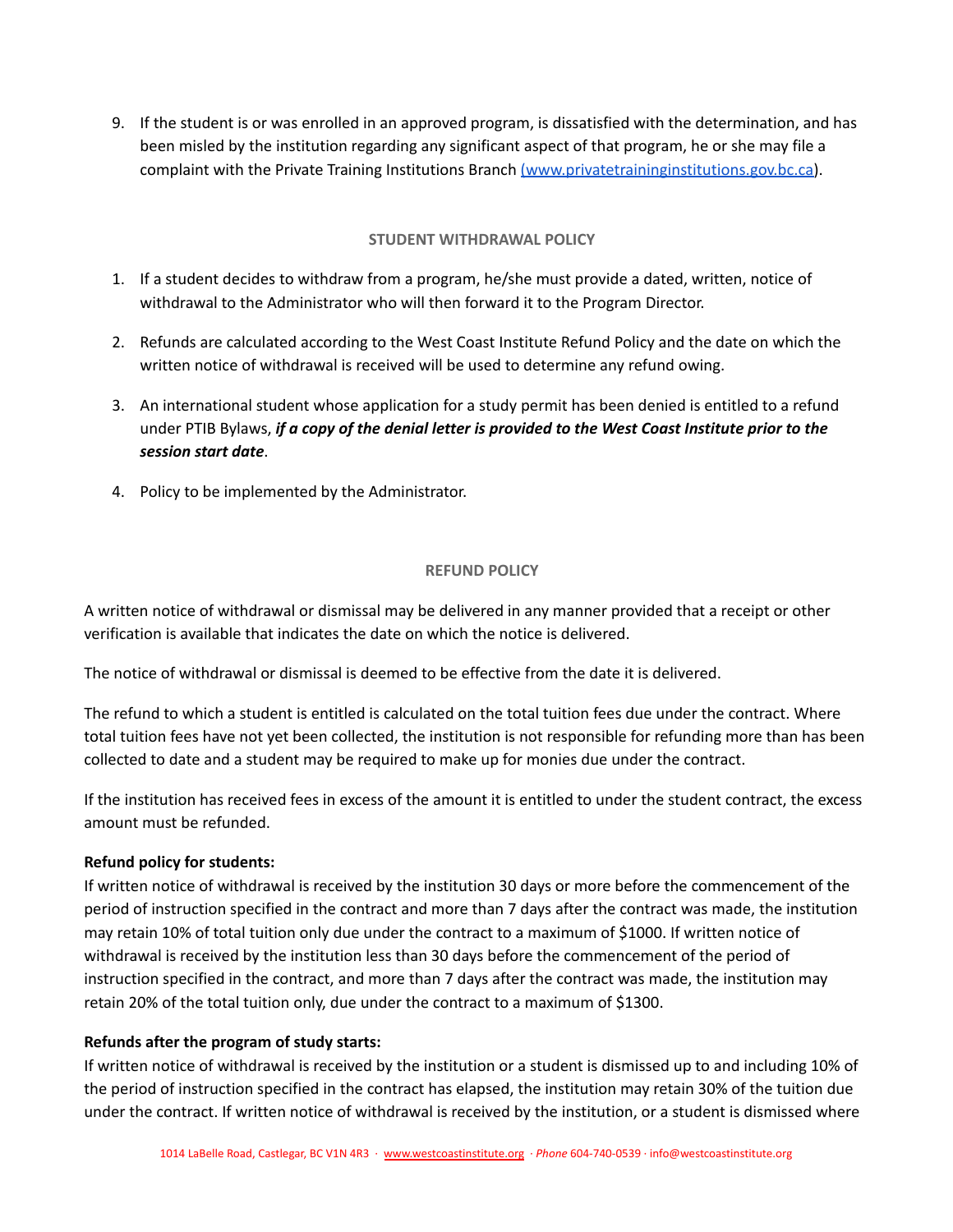more than 10% and up to and including 30% of the period of instruction specified in the contract has elapsed, the institution may retain 50% of the tuition due under the contract. If a student withdraws or is dismissed where more than 30% of the period of instruction specified in the contract has elapsed, no refund is required.

Where a student did not meet the institutional and/or program specific minimum requirements for admission through no misrepresentation or fault of their own, the institution must refund all tuition and fees paid under the contract, less the applicable non-refundable student application or registration fee.

Where a student withdraws or is dismissed from their program, they are entitled to 100% refund of any as-yet to be received consumables that have been pre-paid. Where a student withdraws or is dismissed from their program after receiving technical equipment from the institution free of charge: The student must return the equipment unopened or as issued within 14 calendar days; and if the student fails to return the equipment as set out above, the institution may deduct the reasonable cost of the equipment from any amount to be refunded to the student.

Refunds owed to students must be paid within 30 days of the institution receiving written notification of withdrawal and all required supporting documentation, or within 30 days of an institution's written notice of dismissal.

If a student withdraws or is dismissed, payment is only required for session(s) attended.

# **LANGUAGE PROFICIENCY POLICY**

- <span id="page-6-0"></span>1. All students whose mother tongue is **not** English will have their command of the English language assessed.
- 2. This applies to all students in this category irrespective of their current country of residence.
- 3. The written biography of the applicant will be assessed with regard to written skills.
- 4. The West Coast Institute representative who conducts the interview will assess the level of verbal English.
- 5. If concerns arise from either of these assessments, the applicant will be required to take the (IBT)TOEFL test and have scores sent to the Administrator, West Coast Institute.
- 6. The score required for acceptance into a program will be 78.
- 7. Any expenses involved will be the responsibility of the applicant.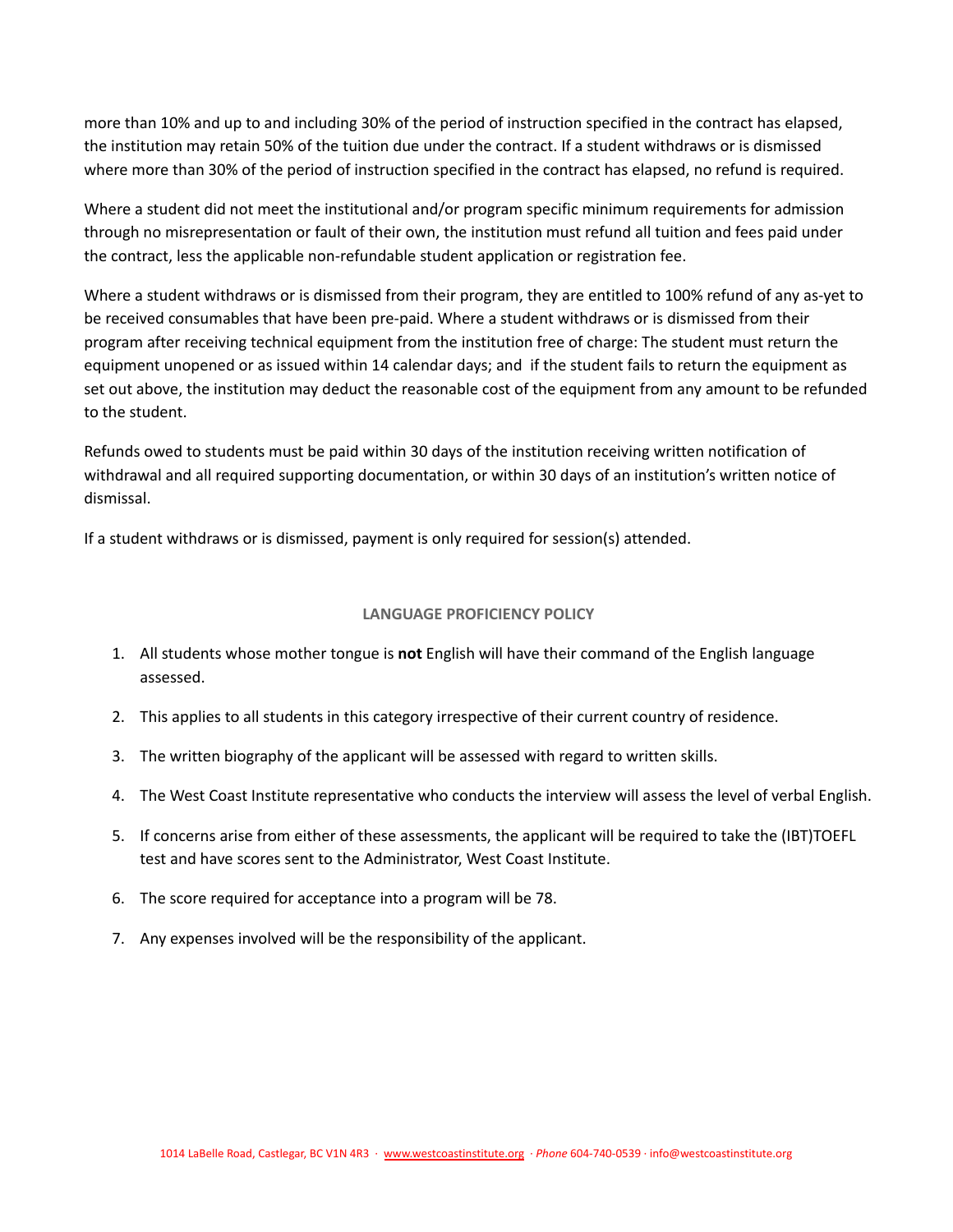### **PRIVACY POLICY**

# <span id="page-7-1"></span><span id="page-7-0"></span>**INTRODUCTION**

The West Coast Institute for Studies in Anthroposophy (WCI) is a training institute that provides courses for individuals who wish to learn more about anthroposophy as expounded by Rudolf Steiner and others. The West Coast Institute for Studies in Anthroposophy was incorporated in 1998 under the British Columbia Society Act.

WCI is also an Associate Member of the Association of Waldorf Schools of North America (AWSNA).

WCI exists to provide related services to Clients. In compliance with the Personal Information Privacy Act of British Columbia, WCI has developed the following Privacy Policy.

#### <span id="page-7-2"></span>**DEFINITIONS**

#### **Anthroposophy**

Anthroposophy is a science of the Spirit informed by the life and work of Rudolf Steiner. (1861-1925)

#### **Client**

Students, Instructors, Mentors, and WCI personnel who request WCI to perform a service.

#### **Collection**

The act of gathering, acquiring or obtaining personal information from any source, including Third Parties.

#### **Consent**

Voluntary agreement with what is being done or proposed. Consent can be either express or implied:

**Express** Consent is given explicitly, in writing.

**Implied** Consent is where WCI can reasonably infer Consent based on the action or inaction of the Client or Employee.

### **Contact Information**

An individual's name, title, address, telephone number and email address.

**Disclosure**

The act of making personal information available to Third Parties.

#### **Express Consent**

Any action by an Individual or Organization that specifically authorizes personal information collection, use or disclosure.

### **Implied Consent**

That which can be reasonably determined through the action or inaction of an individual or organization.

**Personal Information**

Any information about an identifiable individual recorded in any form; including an individual's contact information.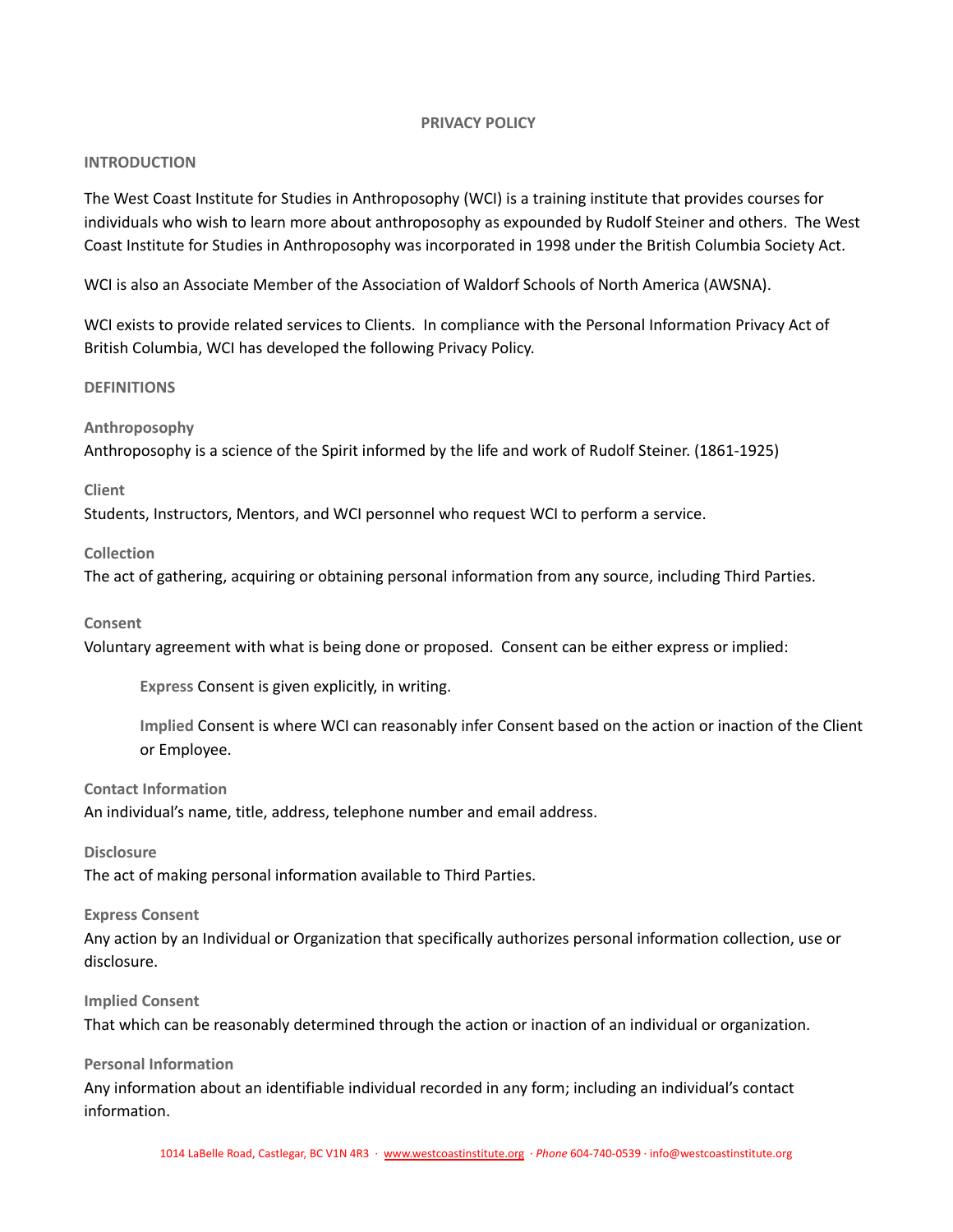# **Privacy Officer**

The individual appointed from time to time by the organization who is accountable for WCI's compliance with the policies outlined herein.

# **Services**

WCI's services include but are not limited to, the following: training programs, mentoring and follow-up, work experience, and location of interim housing.

# **Third Party**

Any individual or organization other than WCI, the Client or the Employee.

# **Use**

The treatment and handling of personal information by and within WCI.

# <span id="page-8-0"></span>**PRINCIPLE 1: ACCOUNTABILITY**

1.1 WCI will be accountable for all personal information under our control. Responsibility for compliance with this Privacy Policy rests with our appointed Privacy Officer, who has sufficient authority within our organization to ensure compliance. Complete confidentiality and security are not assured when using email or wireless communication.

1.2 WCI has developed procedures to protect personal information; train staff regarding this Privacy Policy; receive and respond to complaints and inquiries; and communicate the Privacy Policy to our Clients and Employees.

1.3 Should WCI personnel or a student transmit personal information through email or wireless communications, or request that WCI transmit personal information, WCISA will not be accountable for any incurred damages.

1.4 WCI will employ contractual or other reasonable means to ensure that our suppliers maintain a comparable level of personal information protection.

# <span id="page-8-1"></span>**PRINCIPLE 2: IDENTIFYING PURPOSES**

2.1 WCI will identify the purposes for which information is being collected, at or before the time of collection.

2.2 WCI collects personal information for the following reasons:

- 2.2.1 To provide services to Clients, or
- 2.2.3 To engage in an employee/employer relationship.
- 2.3 There may be situations where WCI is not required to explain purpose. These are described in Item 4.1.

# <span id="page-8-2"></span>**PRINCIPLE 3: CONSENT**

3.1 WCI will obtain student and WCI personnel consent for the collection, use and disclosure of their personal information, except where detailed in Item 3.4.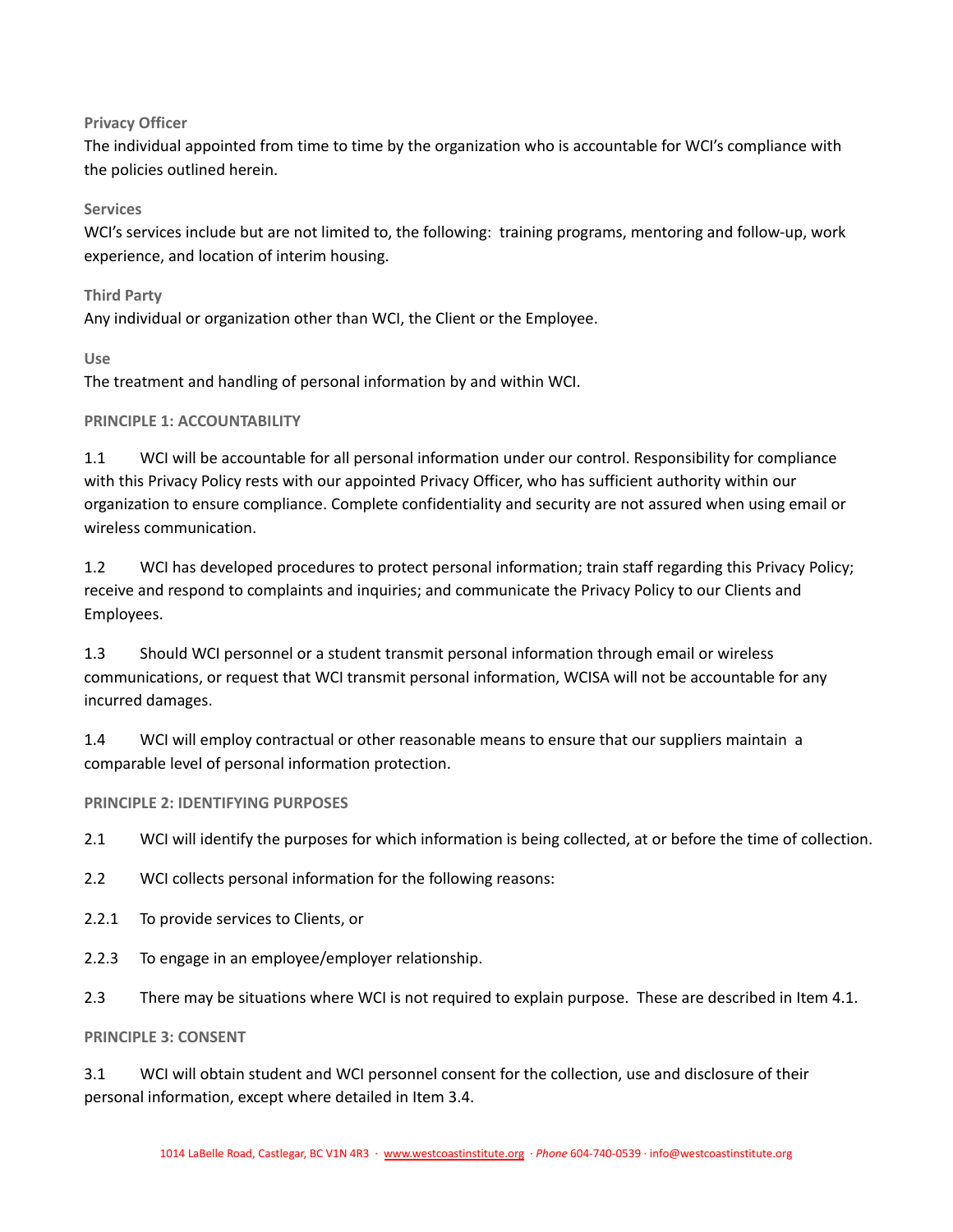3.2 Consent can be express or implied. Consent may be obtained in person, or via telephone, fax, email or Internet.

3.3 WCI personnel or a student may withdraw Consent at any time, upon providing a written request and subject to contractual restrictions. The Client/Employee will be informed that the withdrawal of Consent will affect our ability to continue to provide them with services or maintain the working relationship.

3.4 The requirement for Consent may be waived under these special circumstances:

- 3.4.1.1 When the use is clearly in the interests of the individual and consent cannot be obtained in a timely manner, or
- 3.4.1.2 Where certain information is publicly available, or
- 3.4.1.3 For law enforcement and national security purposes, or
- 3.4.1.4 To our corporate lawyer.

#### <span id="page-9-0"></span>**PRINCIPLE 4: LIMITING COLLECTION**

4.1 WCI collects personal information for our defined purposes by fair and lawful means and does not deceive individuals about the purpose for which the information is collected.

4.2.1 No suppositions, interpretations or assumptions made by WCI personnel will form any part of the Client or Employee file.

<span id="page-9-1"></span>**PRINCIPLE 5: LIMITING USE, DISCLOSURE AND RETENTION**

5.1 WCI will only use the information gathered for the purposes identified in our Privacy Policy.

5.2 WCI will not sell student lists or personal information to any Third Parties.

5.3 Personal information is retained for seven (7) years.

5.4.1 The retention period for Employee personal information is as required by law or by the Canada Customs and Revenue Agency, whichever is greater.

### <span id="page-9-2"></span>**PRINCIPLE 6: ACCURACY**

6.1 WCI will make every reasonable attempt to ensure student and WCI personnel personal information collected on behalf of the organization is accurate and up to date.

6.2 WCI personnel will confirm that the Client personal information on the Application for Admission Form is correct.

6.3.1 Where WCI concurs that a correction to personal information is required, every effort will be made to correct our current records.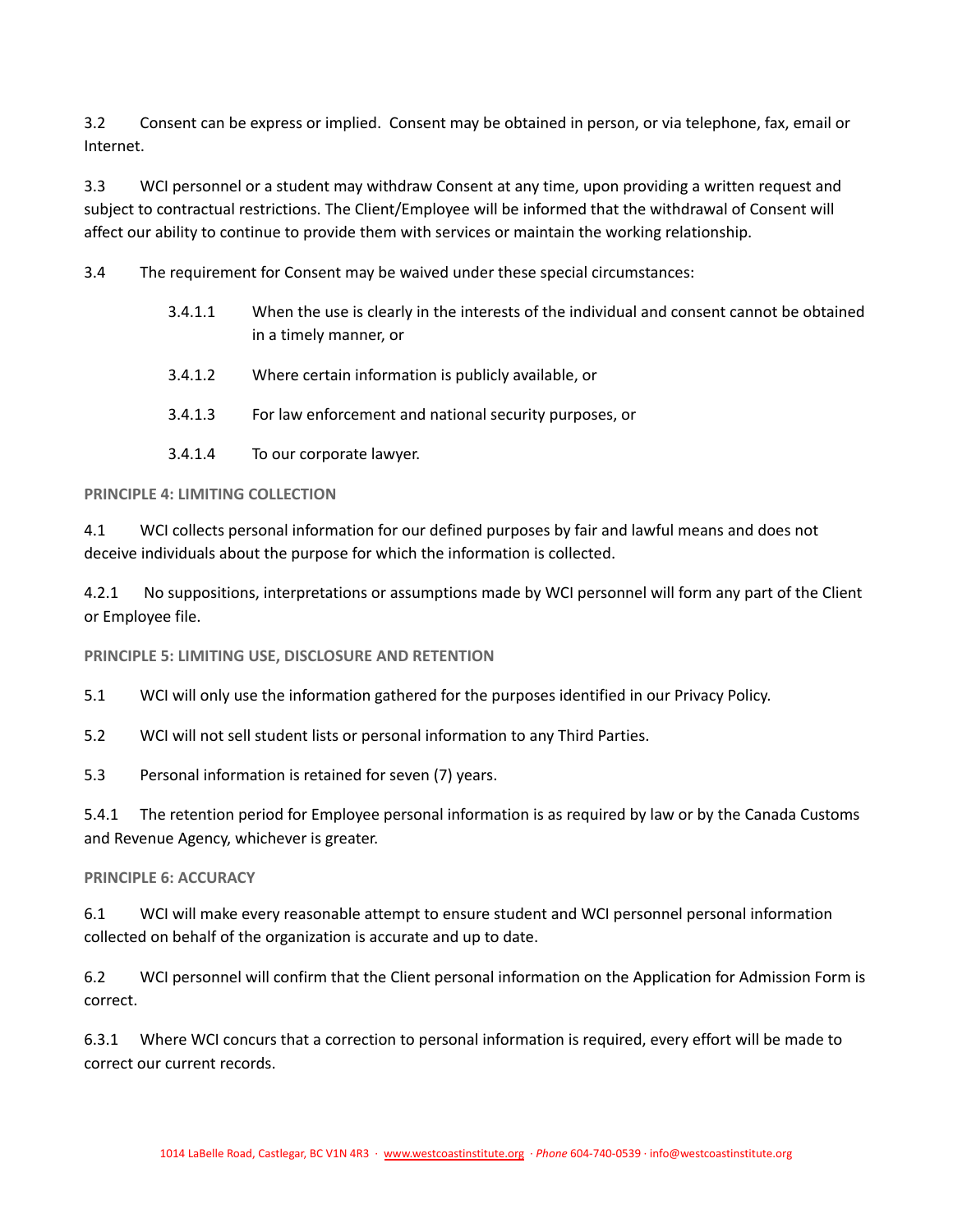### <span id="page-10-0"></span>**PRINCIPLE 7: SAFEGUARDS**

7.1 WCI maintains appropriate security safeguards to protect personal information. Mentor and Instructor information concerning a student remains private and is only shared with the ProgramDirector with the permission of these three people.

7.2 All WCI staff must sign a Confidentiality Agreement that affirms the individual's compliance with this Privacy Policy.

7.3 All Subcontractors must provide a copy of their privacy policy upon request. Sub contractors may be required to submit a Supplier Compliance Form that affirms compliance with this Privacy Policy.

7.4 All electronic files are password protected. Paper files will be maintained in locked filing cabinets.

7.5 When personal information is no longer required to fulfill the purpose, WCI will dispose of this information in a safe and secure manner.

## <span id="page-10-1"></span>**PRINCIPLE 8: OPENNESS**

8.1 WCI will provide a Privacy Policy Leaflet that summarizes the WCI Privacy Policy. The contents of the Leaflet will also be available on the corporate website.

8.2 WCI will make the following information available:

8.2.1 The name, title and address of the person who is accountable for compliance with the WCI Privacy Policy,

8.2.2 The means of gaining access to personal information in our custody,

8.2.3 A description of the type of personal information in our care and how it is used, and

8.2.4 A copy of our Privacy Policy.

<span id="page-10-2"></span>**PRINCIPLE 9: INDIVIDUAL ACCESS**

9.1 An individual desiring access to personal information must submit a written request to our Privacy Officer.

9.2 WCI will, upon confirmation of identity, provide access to the personal information within 30 business days, unless we notify the individual that we require a longer period to respond.

9.3 Exception: WCI will not disclose personal information when the Privacy Officer determines that:

9.3.1 The disclosure could reasonably be expected to endanger the safety of physical or mental health of individuals other than the individual who made the request, or

9.3.2 The disclosure can reasonably be expected to cause immediate or grave harm to the safety or to the physical or mental health of the individual who made the request, or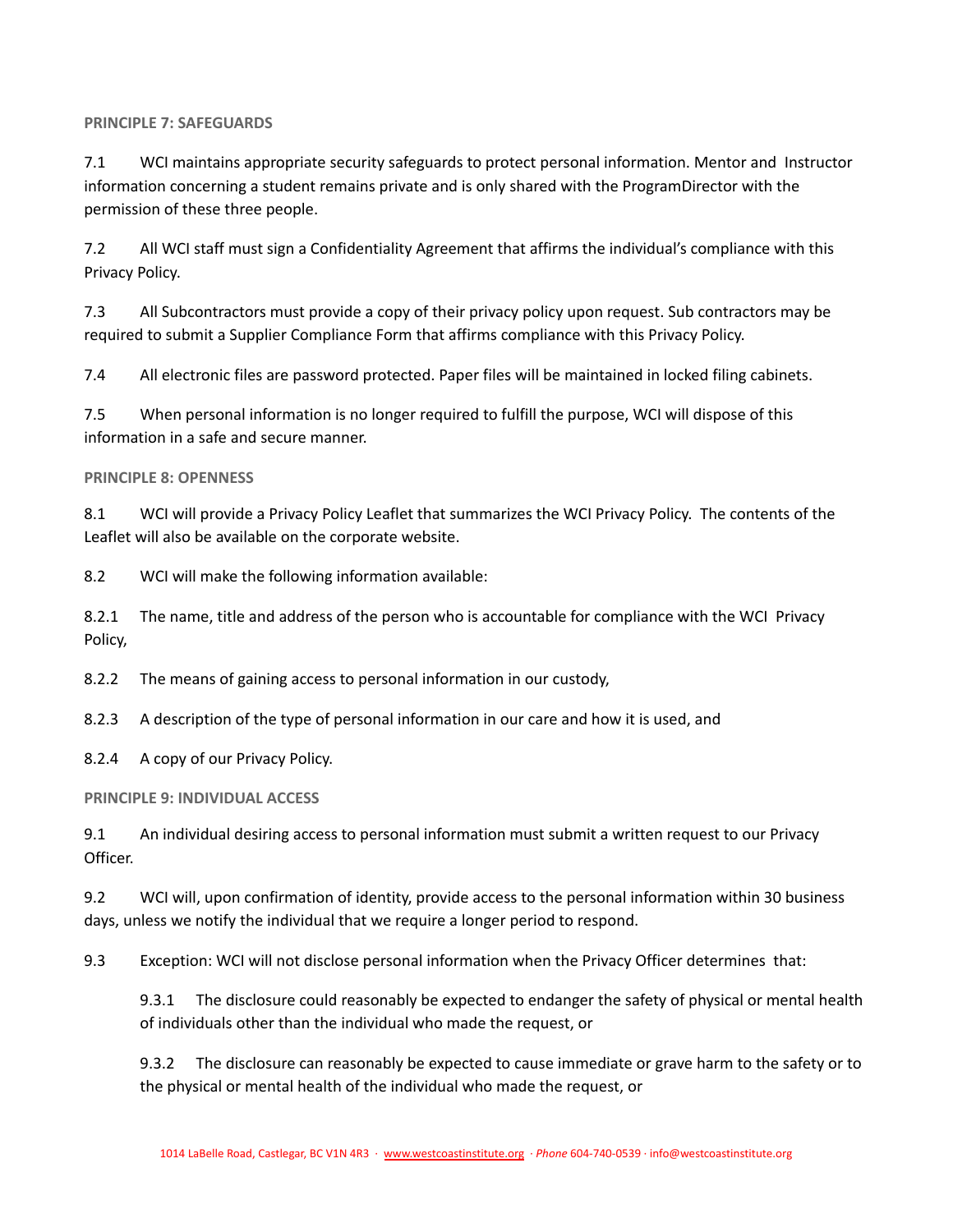9.3.3 The disclosure would reveal the identity of an individual who has provided information about another individual and the individual providing the personal information does not consent to disclosure of his/her identity.

9.4 Requests for access or correction to personal information must be accompanied by written application. The application must enable WCI to identify the individual and the personal information or correction being sought.

9.5 WCI will make every reasonable effort to assist each applicant with the request and to respond to each applicant as accurately and completely as possible.

9.6 Where access is refused, WCI will explain to the applicant the reasons for the refusal and will provide information on alternative recourses.

9.7 WCI will not charge the applicant a fee for providing this information.

<span id="page-11-0"></span>**PRINCIPLE 10; CHALLENGING COMPLIANCE**

10.1 To file a complaint about the WCI Privacy Policy, please write to:

| Name:    | Elizabeth Wilby - President                        |
|----------|----------------------------------------------------|
| Title:   | <b>Privacy Officer</b>                             |
| Company: | West Coast Institute for Studies in Anthroposophy  |
| Address: | 2824 Wembley Drive, North Vancouver, B.C., V7J 3B6 |

10.2 Where the WCI Privacy Officer is unable to address the individual's concerns; the issue can be referred to the Privacy Commissioner of British Columbia. The contact information for the Information and Privacy Commissioner for BC is as follows:

Office of the Information and Privacy Commissioner for British Columbia

P.O. Box 9038, Stn. Prov. Govt., Victoria, B.C. V8W 9A4 3rd Floor, 756 Fort Street, Victoria, BC V8W 9A4 Telephone: (250) 387-5629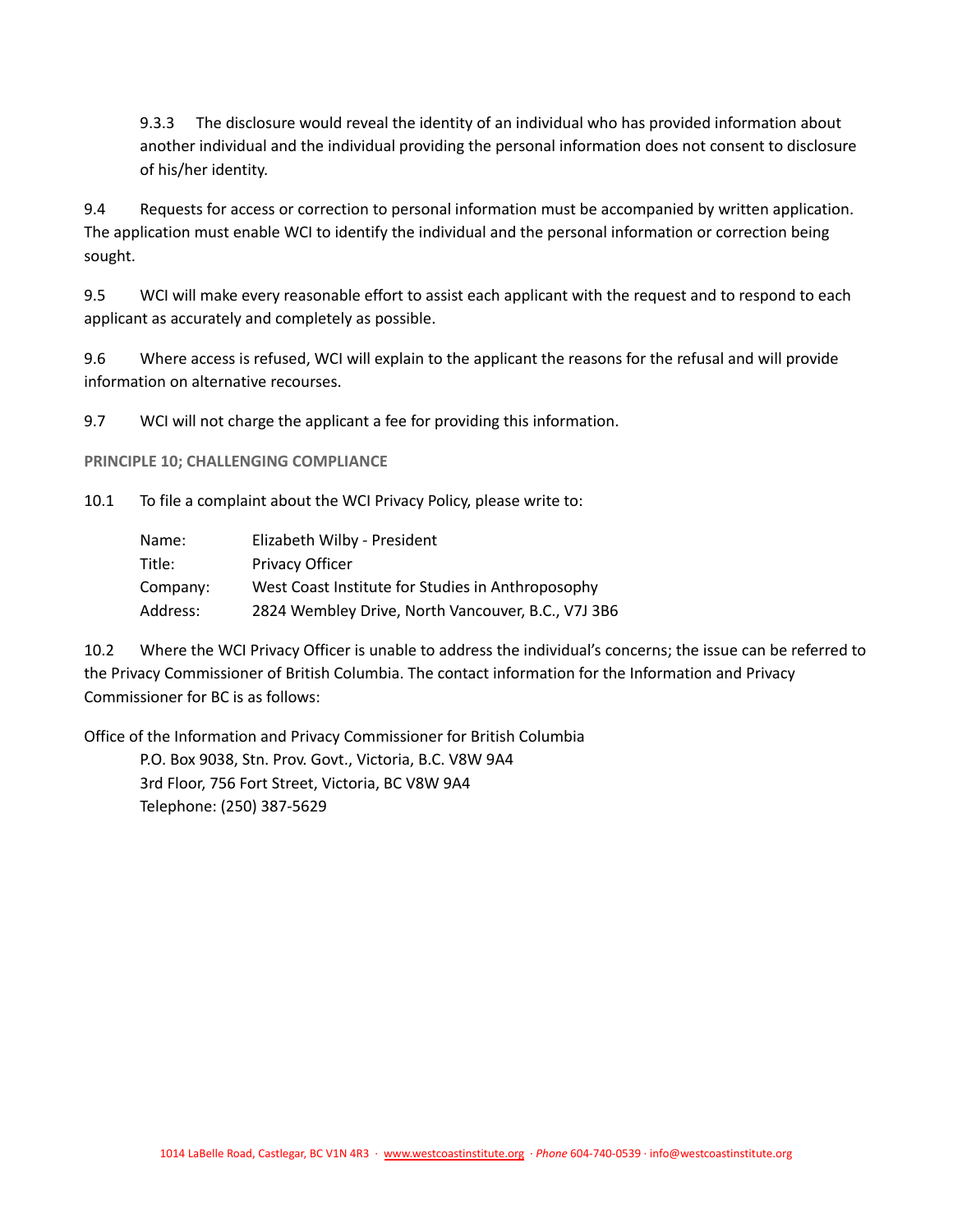## **HARASSMENT POLICY**

<span id="page-12-0"></span>The **West Coast Institute for Studies in Anthroposophy** (WCI) is committed to ensuring that its learning environment promotes the respectful and fair treatment of all students. WCI endeavours to realize this commitment by establishing employment and educational practices that respect the dignity of individuals and make it possible for everyone to live, work, and study in a positive and supportive environment, free from harmful behaviours such as bullying and harassment.

The best possible environment for working, learning and living is one in which respect, civility, diversity, opportunity and inclusion are respected. All WCI community members are required to conduct themselves in a manner that upholds these principles in all communications and interactions with fellow WCI community members and the public in all WCI-related settings.

While at training sessions on the premises of **Sunrise Waldorf School** or **Vancouver Waldorf School** or any other premises rented by WCI and/or during activities or events hosted by the West Coast Institute the following activities are prohibited:

- **Bullying**: Any act of persistent, offensive, abusive, intimidating or insulting behavior, abuse of power or unfair penal sanctions which causes the recipient to feel threatened, humiliated or vulnerable, which undermines their self-confidence and which may cause them to suffer stress.
- **Discrimination:** Intentional or unintentional treatment, which can be individual or systemic, that imposes burdens, obligations, or disadvantages on or limits access to opportunities, benefits and advantages to specific individuals or groups as defined by the *B.C. Human Rights Code* and for which there is no *bona fide* and reasonable justification.
- **Harassment**: Any comment or conduct that one knows or ought reasonably to know is unwelcome, that creates a negative impact for the recipient, and that is related to one or more of the prohibited grounds of discrimination as set out in the *B.C. Human Rights Code*.
- **Retaliation:** Any act of vengeance or retribution, directly or indirectly, against any individual who, in good faith, complains, gives evidence or otherwise participates in a process under this Policy. WCI considers retaliation to be a serious matter as it prevents potential complainants, witnesses, and administrators from acting on their concerns.
- **Systemic Discrimination:** Any pattern of behavior, policies or practices that are part of the structures of an organization, and that create or perpetuate disadvantage related to one or more of the prohibited grounds of discrimination as set out in the *B.C. Human Rights Code*.
- **Violence:** Any act or treatment in which physical force or verbal aggression is exerted for the purpose of causing harm or injury.

If, under any circumstances, a prohibited activity occurs, the following outlines the process for addressing the activity: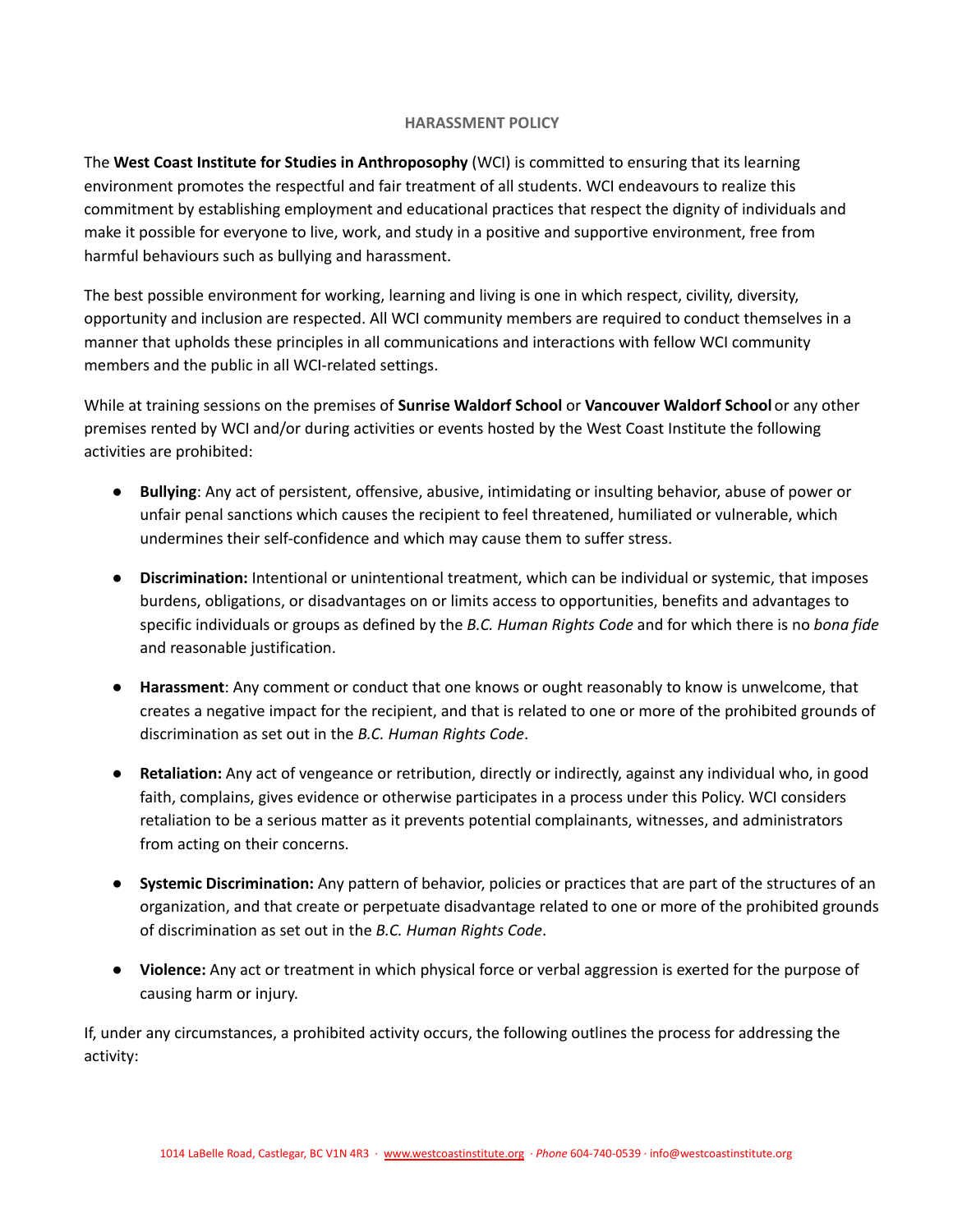# <span id="page-13-0"></span>**General Procedures**

1. In the event that a Program Director, faculty member, Administrator or staff member receives a report of or observes an occurrence of conduct in conflict with this policy, that person shall take appropriate action, dependent upon the severity of the occurrence. The occurrence must be first reported to the Administrator or Program Director.

2. Members of the WCI community having any concerns or a complaint regarding violations of this policy may contact a representative of WCI for assistance and advice. In the event that anyone observes an occurrence of conduct in conflict with this policy, he/she has the right and responsibility to report the incident to a WCI representative without fear of reprisal.

# <span id="page-13-1"></span>**Reporting Procedures**

1. If the situation warrants, emergency services should be called by dialing 911 from any facility telephone.

2. A complainant may ask for support from any WCI representative to communicate his/her concerns to the respondent and attempt to resolve the situation or incident.

3. If the situation cannot be dealt with in this manner, a complainant may follow the process of filing an informal or formal complaint.

# <span id="page-13-2"></span>**Complaint Procedures**

1. **Informal Complaint:** The complainant should contact the Administrator or the Board President who will attempt a mediated resolution of the complainant's concerns. This may involve meeting with both the complainant and the respondent in order to achieve an informal resolution of the complaint. A brief written record signed by both parties should be kept in their respective files.

2. **Formal Complaint:** The complainant may file a formal, written complaint with the Administrator or the Board President who will then refer the complaint to the Board of Directors. In order for a complaint to be investigated, the written complaint must be filed within sixty (60) calendar days after the most recent alleged incident.

The complainant should attempt to make a written record of the incident(s), including the name of the respondent, dates, and names of witnesses and particulars of the alleged improper conduct. The complaint should also document any previous attempts to have the respondent cease the unwanted behaviour.

In the event the complainant initially elects to proceed informally and efforts to resolve the complaint are unsuccessful, the complainant retains the right to proceed with a formal written complaint, provided it is filed within the above-noted time limit.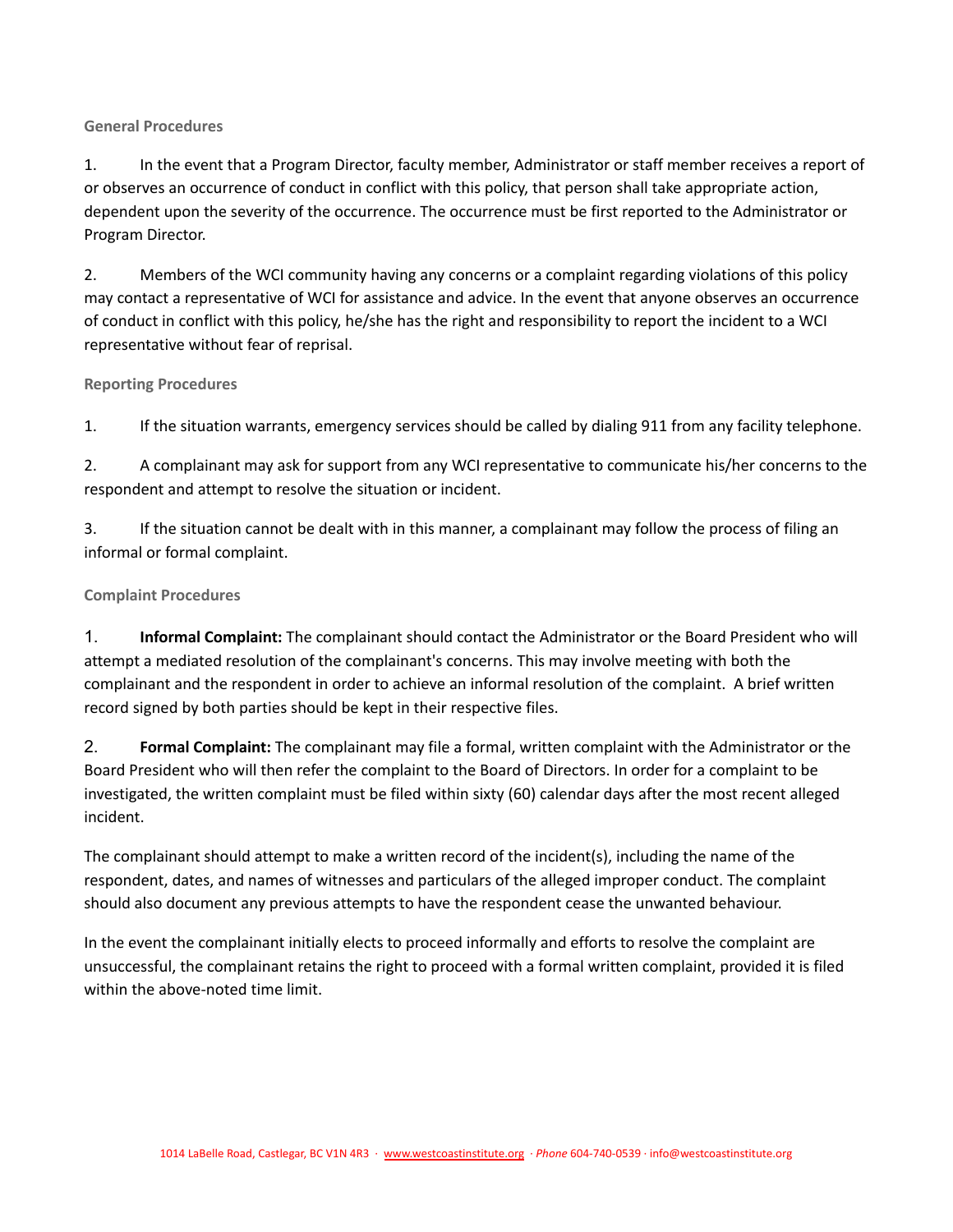## <span id="page-14-0"></span>**Investigation of a Formal Complaint**

Records concerning the investigation of a formal complaint will be maintained in a separate confidential file under the jurisdiction of the Administrator. To the extent reasonably possible, the complaint, the names of the relevant parties and witnesses, and the circumstances surrounding the complaint, will be kept confidential.

Investigation may be conducted, where appropriate, by a Special Committee that will consist of five (5) of the following, to be determined by the Chairperson, depending on the complaint and whether the complainant is an employee or a student of WCI:

- WCI Board Chairperson or delegate from the Board of Directors
- Administrator
- Program Director
- 1 student selected by WCI Students
- 1 faculty member selected by WCI Program Directors

If any member of the Special Committee is party to the allegations under consideration, they will absent themselves from the investigation. The constituent group of which this person is a member shall then arrange for an alternate to sit on the Special Committee for those proceedings. All appointments to the Special Committee are reviewed annually and will be in effect for a minimum of one (1) year.

Upon receipt of the filed written complaint, the Special Committee will provide the respondent with a copy of the written complaint, as well as a copy of this policy.

The Special Committee's role is to attempt to determine if a violation of this policy has occurred, and if it has, to recommend appropriate action to the Administrator.

Following completion of the investigation, the Special Committee shall report in writing, with recommendations for disposition of the complaint, to the Administrator for WCI. A copy of the letter shall be provided to both the complainant and the respondent. Unless circumstances otherwise reasonably warrant, this letter will be issued within thirty (30) calendar days from the time the formal complaint was initially filed. The complainant and the respondent may submit written representations to the Chair of the Special Committee with respect to the Special Committee's letter.

The WCI Board of Directors shall review the letter of recommendations, and render a decision with regard to the complaint. Unless circumstances otherwise reasonably warrant, the WCI Board of Directors shall issue a decision within fifteen (15) calendar days from receipt of the Special Committee's letter.

All records relating to the complaint shall be filed separately from employee's files and will be maintained in the office of the Administrator. All records related to a formal complaint will be kept on file for a period of not less than three (3) years and will be destroyed thereafter as per WCI policy regarding records management. The decision of the Board of Directors is final and binding.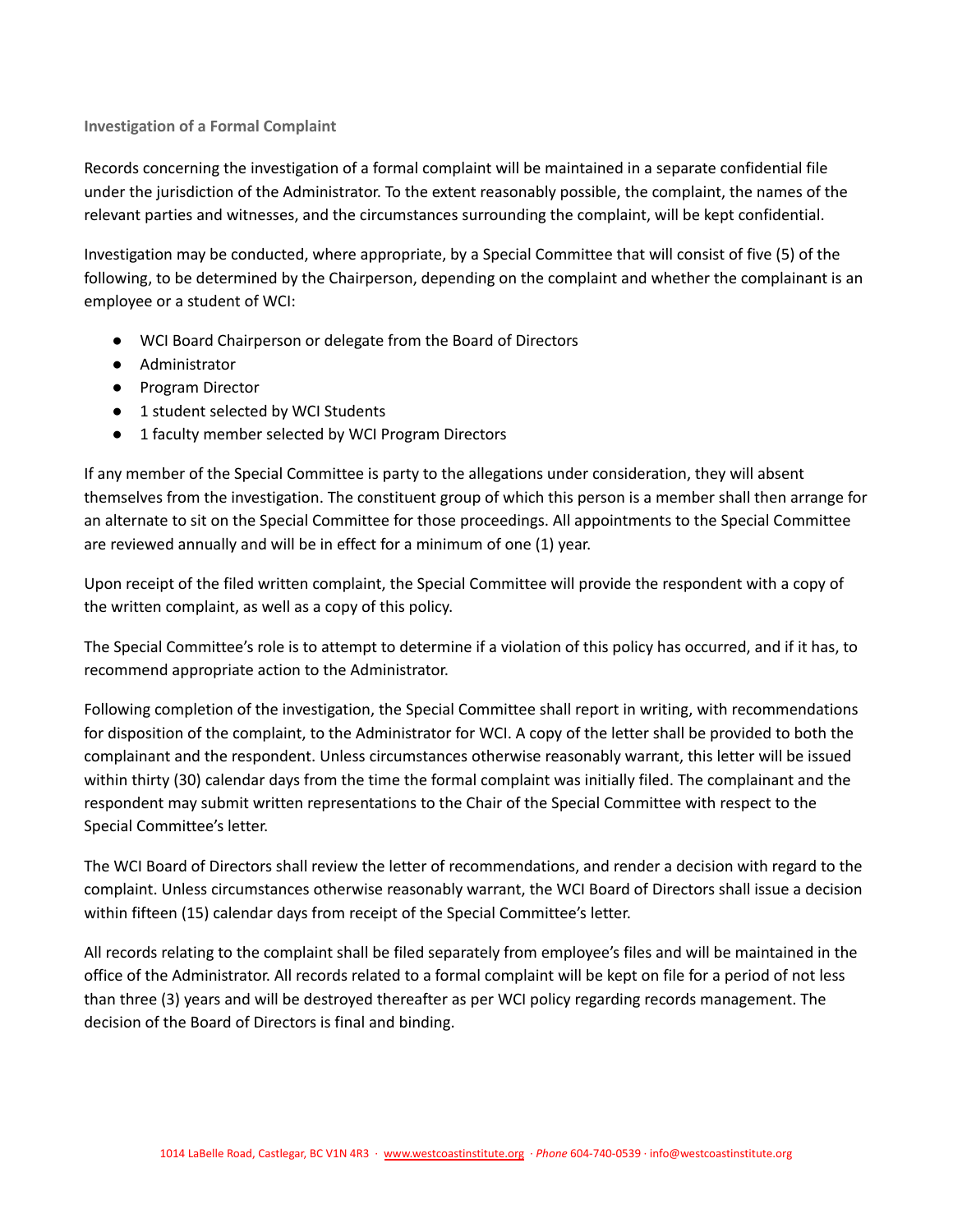<span id="page-15-0"></span>**Disciplinary Procedures**

- 1. Violations of any provisions of this policy may be subject to actions as follows:
- a) employees disciplinary action up to, and including termination and/or legal sanctions
- b) other members of the WCI community possible loss of privileges of participation in any programs, access to the facilities or removal from any volunteer position and/or legal sanctions
- 2. Allegations that prove to be unsubstantiated and made maliciously or knowingly to be false will be viewed as a serious disciplinary offense, and dealt with appropriately.

A complainant who has acted in accordance with the requirements of this policy and the related procedure is protected against reprisal.

## **SEXUAL MISCONDUCT POLICY**

### <span id="page-15-2"></span><span id="page-15-1"></span>**Background:**

The **West Coast Institute for Studies in Anthroposophy** (WCI) is committed to ensuring that its learning environment promotes the respectful and fair treatment of all students. WCI endeavours to realize this commitment by establishing employment and educational practices that respect the dignity of individuals and make it possible for everyone to live, work, and study in a positive and supportive environment, free from harmful behaviours such as sexual harassment, assault or any other form of sexual misconduct.

The best possible environment for working, learning and living is one in which respect, civility, diversity, opportunity and inclusion are respected. All WCI community members are required to conduct themselves in a manner that upholds these principles in all communications and interactions with fellow WCI community members, students and the public in all WCI-related settings.

### <span id="page-15-3"></span>**Principles and Commitments:**

WCI will not tolerate sexual harassment, assault or any other Sexual Misconduct during training sessions or Intensive Courses at the **Sunrise Waldorf School** or **Vancouver Waldorf School**.

WCI recognizes the diversity of the WCI community and that each person will be affected differently by Sexual Misconduct or violence in considerations such as: sexual orientation, gender identity, racial or ethnic background, faith, age, socio-economic status and previous experiences of trauma. WCI commits to taking this into account while carrying out its responsibilities under this Policy.

WCI is committed to respecting the rights of those who Disclose to make their own decisions about accessing support services and accommodations or pursuing external processes such as a criminal or civil action.

If the Board Chair or any investigator has a real or apparent conflict of interest in a particular matter, then that individual will not continue with their involvement and an appropriate alternative individual will be identified.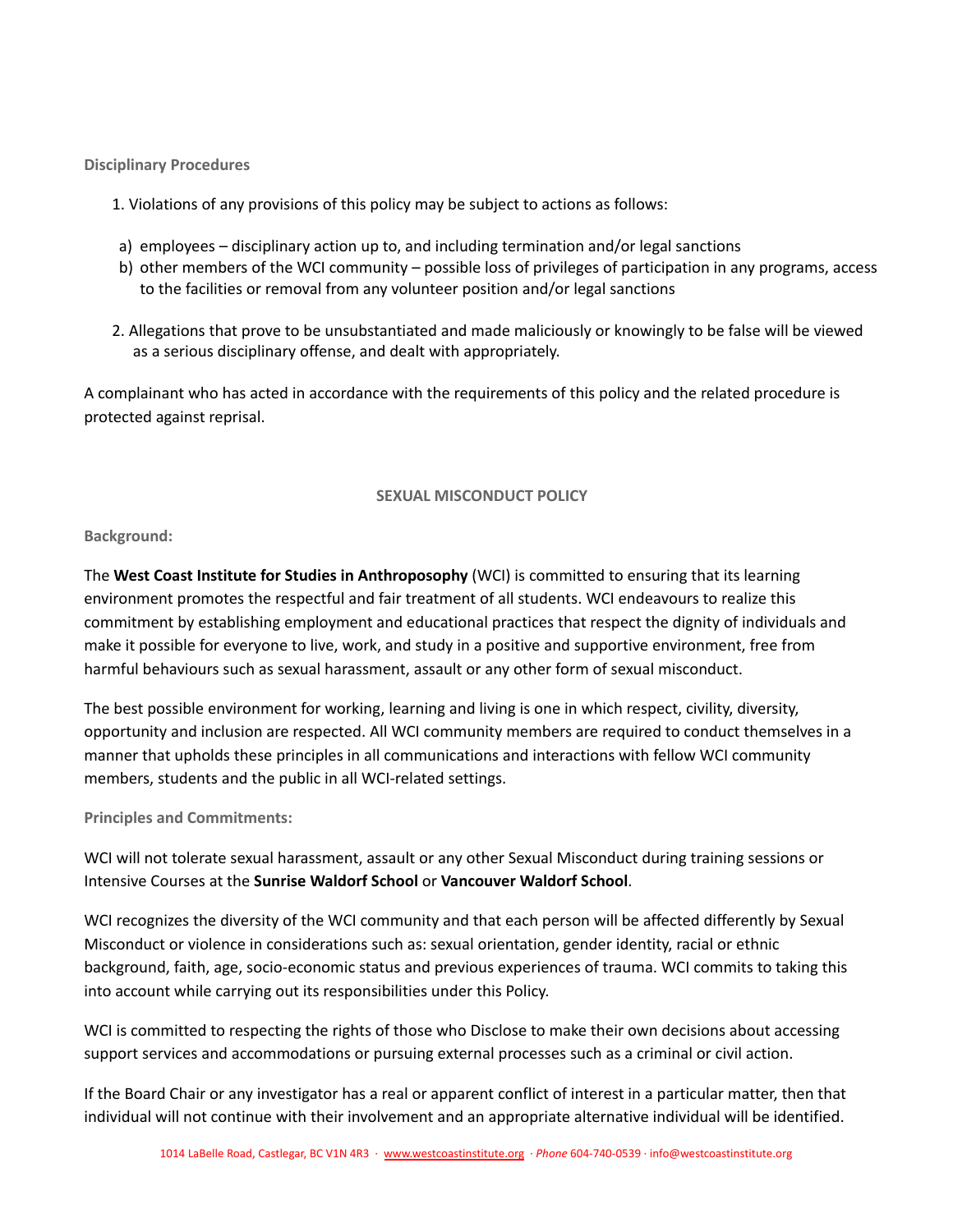Similarly, WCI will provide support to members of the WCI Community who have had reports of Sexual Misconduct of any nature made against them.

WCI is committed to procedural fairness and will respond to and address Disclosures or Reports in a timely manner according to the procedures laid down in this Policy.

# <span id="page-16-0"></span>**Disclosures**

The decision to Disclose and the decision to Report are separate decisions. An individual may choose to Disclose Sexual Misconduct without making a Report. Consequently, Disclosure does not necessarily result in a Report being made, nor might it initiate an investigation.

WCI will make appropriate support services and accommodations available to members of the WCI Community on the basis of a Disclosure, regardless of whether or not they decide to make a Report.

Accommodations may include:

- Change of housing
- Class schedule changes
- Safety planning
- Academic accommodations

WCI recognizes that disclosures of Sexual Misconduct are most often made to someone the individual making the Disclosure already knows. If a Disclosure is made to a member of the WCI Community who is not trained to receive Disclosures, that member is encouraged to contact the Board Chair for support and information on how best to respond to a Disclosure.

WCI commits to respecting the individual's right not to make a Report and will keep the Disclosure confidential. In exceptional circumstances, where required by law or where there is a risk of significant harm to anyone's health or safety and, at the discretion of the Board Chair, WCI may notify third parties such as the police.

If WCI notifies a third party the Board Chair will inform the individual who made the Disclosure and will ensure that appropriate support services are made available.

### <span id="page-16-1"></span>**Reports**

Anyone directly subjected to Sexual Misconduct can make a formal, written Report against a member of the WCI Community under this Policy. The Report should include the name of the respondent, dates and names of witnesses (if any) and particulars of the alleged sexual misconduct.

Reports must be submitted to the Board Chair who will address them in accordance with the Procedures to this Policy.

### <span id="page-16-2"></span>**Definitions**

**Sexual Misconduct** is any sexual act or act targeting an individual's sexuality, gender identity or gender expression, whether the act is physical or psychological in nature, that is committed, threatened or attempted against an individual without that individual's Consent. This includes but is not limited to: sexual assault, sexual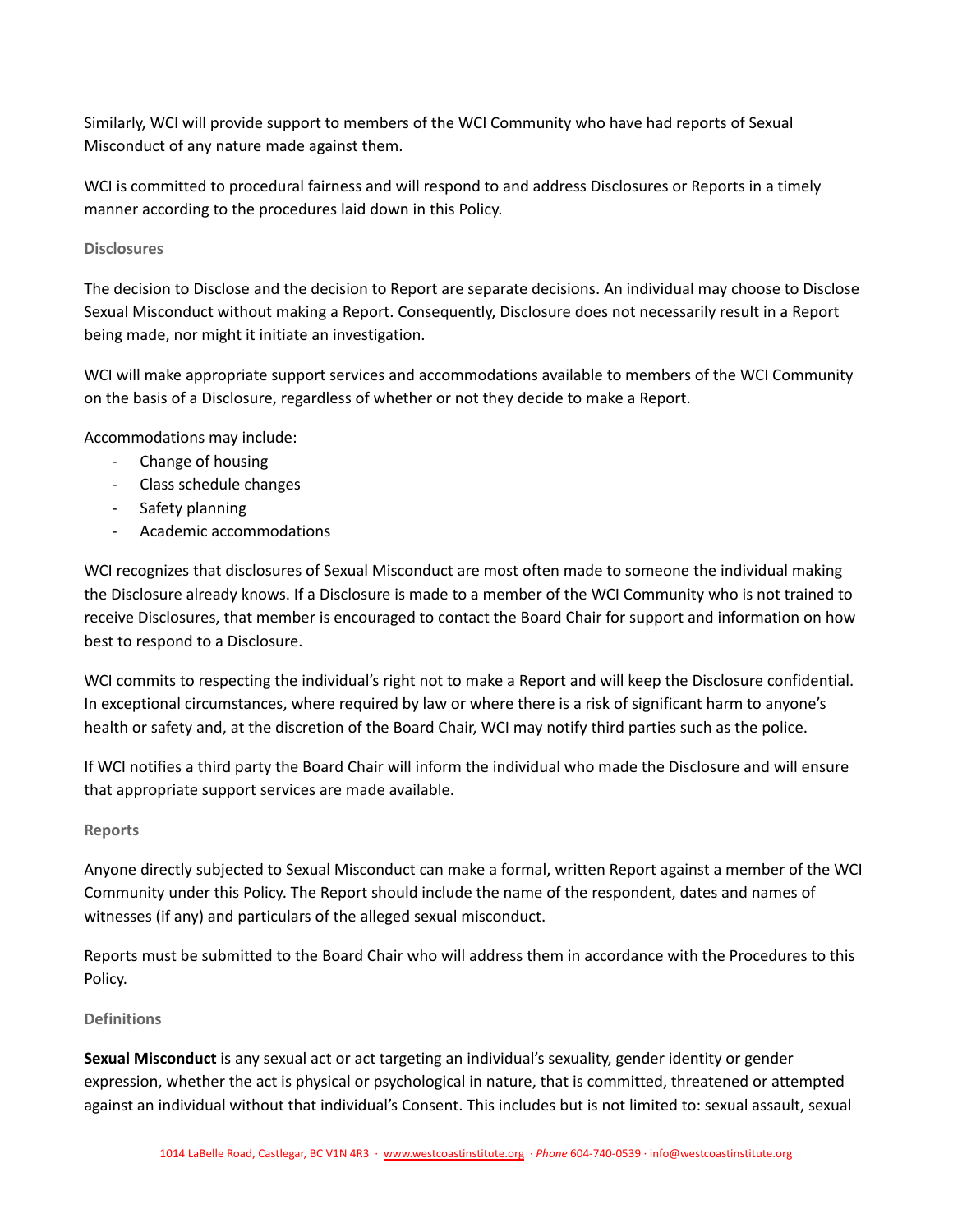exploitation, sexual harassment, stalking, indecent exposure, voyeurism and the distribution of sexually explicit photographs or videos of a person without their Consent.

**Consent** is the voluntary agreement to the act or acts in question and to continue to engage in the act or acts. Consent cannot be implied, and it can be revoked at any time during the act or acts in question.

**WCI Community** are students, employees, independent contractors, holders of teaching appointments, housing providers or anyone involved in WCI business.

# <span id="page-17-0"></span>**Investigation of a Formal Report**

Records concerning the investigation of a formal complaint will be maintained in a separate confidential file under the jurisdiction of the Business Administrator. To the extent reasonably possible, the complaint, the names of the relevant parties and witnesses, and the circumstances surrounding the complaint, will be kept confidential.

Investigation will be conducted by a Special Committee that will consist of four of the following, to be determined by the Board Chair:

- WCI Board Chair or delegate from the Board of Directors
- Program Director
- Business Administrator
- One faculty member selected by WCI Program Directors

The Special Committee's role is to attempt to determine if a violation of this policy has occurred and, if it has, to recommend appropriate action to the Board Chair. The committee may investigate in any manner they deem appropriate in order to obtain the information required. This may include, but is not limited to:

- Requesting a written response to the Report from the Respondent, including a list of any potential witnesses along with a description of the information those witnesses are expected to provide, and any relevant documents, including any social media communications
- Meeting with or requesting further information from the Complainant
- Meeting with or requesting further information from the Respondent
- Meeting with or requesting further information from any other individuals who may have information relevant to the investigation, including any witnesses identified by the Complainant or the Respondent
- Inviting the Complainant and the Respondent to submit questions they believe should be asked of the other party or any witness, although the decision as to whether to ask such questions is entirely within the discretion of the Special Committee

Except in exceptional circumstances, investigations will be completed within 60 calendar days of the receipt of the Report.

In all investigations the Respondent will be fully informed of the allegations made against them and will be given the opportunity to respond.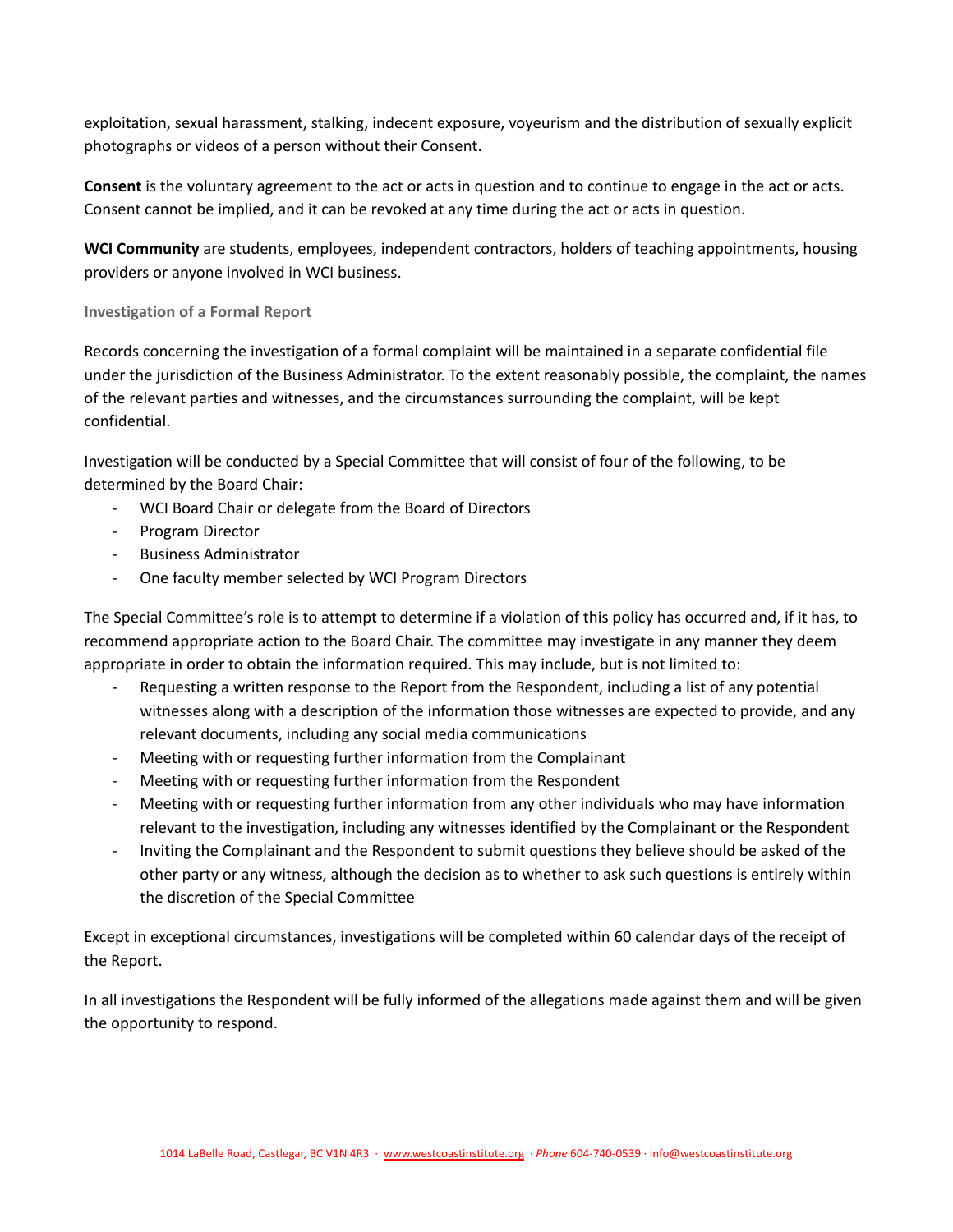Following completion of the investigation, the Special Committee shall report in writing, with recommendations for disposition of the complaint, to the WCI Board Chair. The Report will normally include:

- A summary of the evidence considered
- Any assessment of credibility that is required to render a determination and
- The findings of fact, and a determination as to whether, on a balance of probabilities, Sexual Misconduct has occurred.

A copy of the report shall be provided to both the Complainant and the Respondent. The Complainant and the Respondent may submit written representations to the Special Committee with respect to their report.

All records relating to the complaint shall be filed separately from employee's files and will be maintained in the office of the Business Administrator. The decision of the Board Chair is final and binding.

# <span id="page-18-0"></span>**Disciplinary Procedures**

Violations of any provisions of this policy may be subject to actions as follows:

- a) Employees: disciplinary action up to, and including, termination and/or legal sanctions
- b) Other members of the WCI Community: possible loss of privileges or participation in any programs, access to the facilities or removal from any volunteer position and/or legal sanctions.

Allegations that prove to be unsubstantiated and made maliciously or knowingly to be false will be viewed as a serious disciplinary offense and dealt with appropriately.

Any Complainant who has acted in accordance with the requirements of this policy is protected against reprisal.

# **WCI FACULTY HIRING & DISMISSAL POLICY**

# <span id="page-18-2"></span><span id="page-18-1"></span>**Faculty Hiring Procedure**

It is the task of Program Directors to hire faculty to teach the courses in their respective programs.

# **Criteria for WCI Faculty:**

- Must have taught at least one cycle in the grades or EC programs or have taught the subject matter/WCI course content for several years.
- Must be in good standing with their own school or institute
- Must have demonstrated skills in teaching adults or be willing to be mentored
- Must be able to work independently and in collaboration with other faculty

# **Process for hire:**

- When searching for new faculty, Program Directors will consult with each other / other institute program directors / their own core faculty/ and/ or pedagogical directors of other Waldorf schools.
- Program Directors will interview candidates either in person or virtually.
- Program Directors make the decision to hire based on above criteria.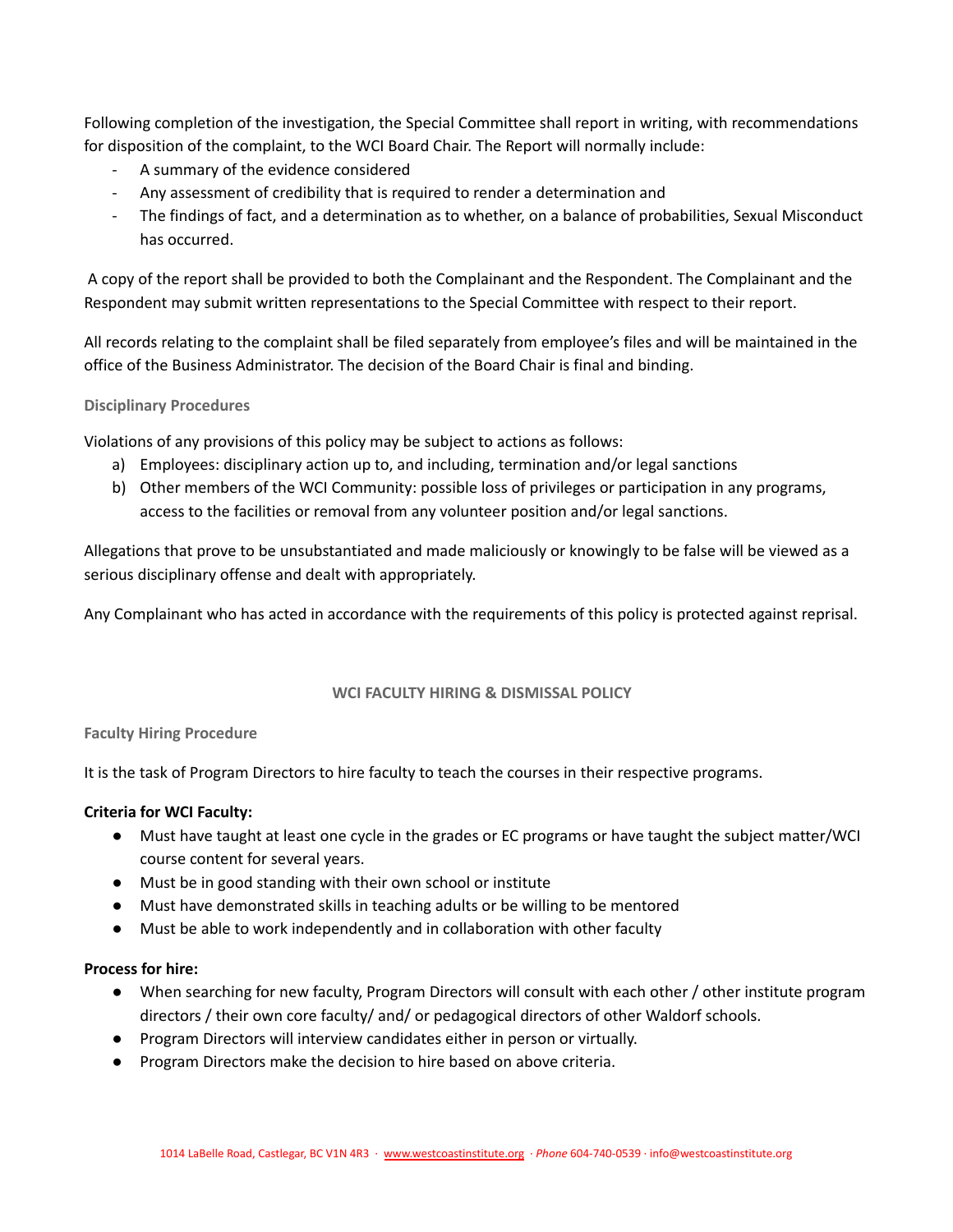Once the decision to hire is made, the Program Director informs the Administrative Director and sends the needed contact information.

The Administrative Director creates and updates all faculty personnel files prior to each session. The Program Directors inform the Administrative Director of the faculty and number of hours each instructor will teach in each session. Prior to each session, the Administrative Director writes "letters of engagement" to all faculty detailing number of hours and total remuneration.

# <span id="page-19-0"></span>**Faculty Dismissal Procedure**

**Dismissal of Faculty:** It is the task of the Program Directors to ensure that the faculty are fulfilling their role in an engaging and appropriate manner.

To support this:

- Program Directors annually visit the classes being taught and compile an 'Instructor Review' report which is shared with each faculty member.
- Students submit a 'Faculty Feedback' form to the Program Director for each course at every session.
- The Program Directors review the Faculty Feedback forms and share them with each individual faculty member.

If concerns arise as a result of information from any of the above processes, the following procedure is put in action:

# **Step 1**

After reviewing the documents above the Program Director puts together a clearly written statement of concern. The Program Director meets with the faculty member to share and present the concern and a plan of action is mutually agreed upon with a timeline. The Program Director ensures that the plan for change has been successfully implemented within the timeline. The initial meeting may be augmented by additional personnel when their particular expertise is deemed helpful by either the Program Director or the faculty member.

# **Step 2**

In the event that the above has not been fully successful, a new plan of action is mutually agreed upon with a timeline.

# **Step 3**

If the faculty member is unable to enter into a plan of action or fulfill an agreed upon plan, the faculty will be replaced if in session, and/or not be re- engaged.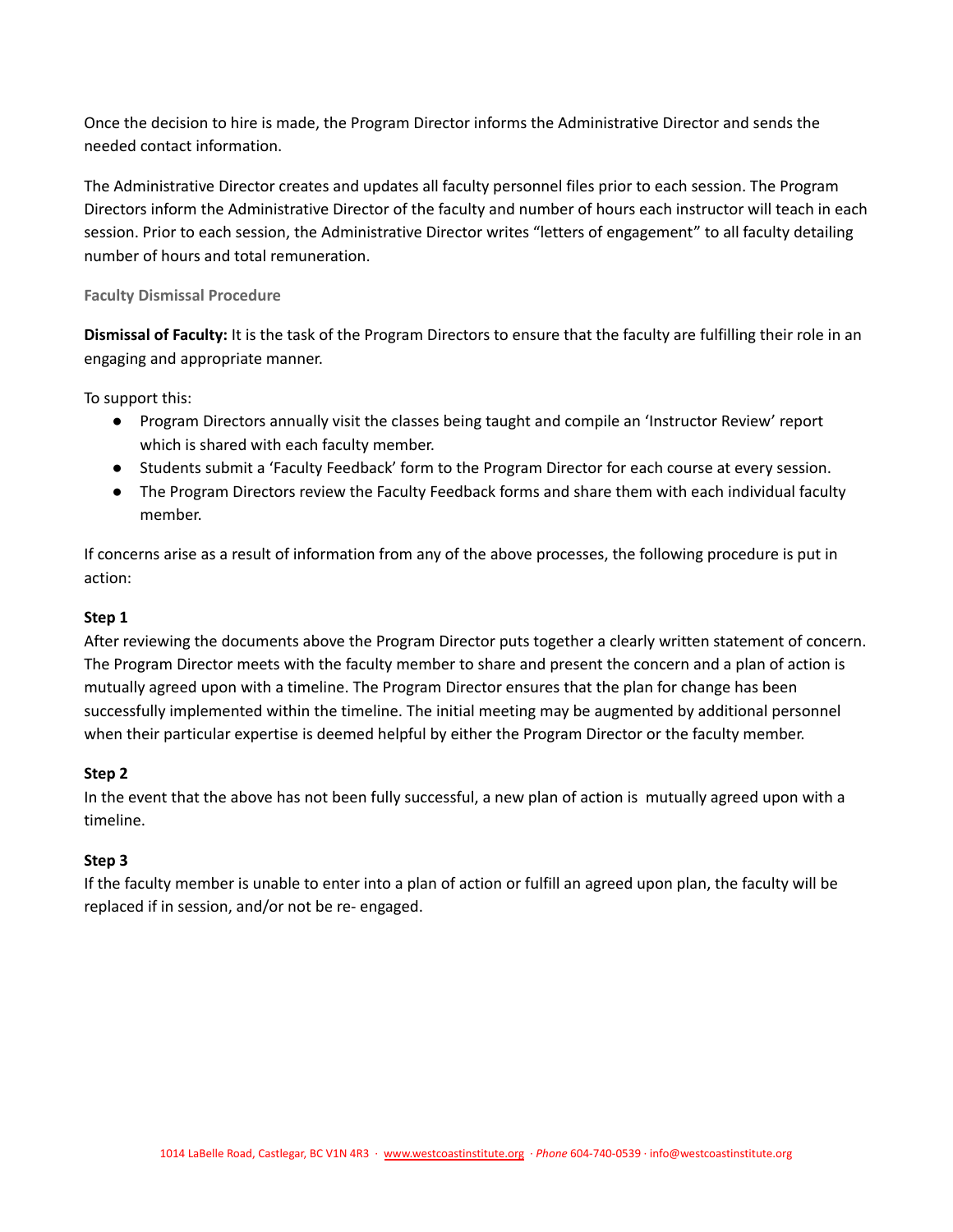### **WCI ADMIN HIRING, REVIEW & DISMISSAL POLICY**

## <span id="page-20-1"></span><span id="page-20-0"></span>**Admin Hiring Procedure**

It is the task of the West Coast Institute Hiring [Committee](https://docs.google.com/document/d/1ohs2q_foyWIVdqNX6JMiOShM3l56-Vq8/edit) to hire personnel including Administrator, Program Directors, Site and Sessions Manager, Advertising Manager and/or any other new position deemed necessary by the WCI Board of Trustees.

## **Process for hire:**

When searching for a new Administrator, Program Directors, Site and Sessions Manager, Advertising Manager and/or any other new position, the hiring committee will create or update a comprehensive role description, advertise appropriately, interview candidates either in person or virtually, consult with references and make offers of employment and or offer a contract.

Once the decision to hire is made, the WCI Hiring Committee informs the WCI Board of Directors.

WCI Performance Review Committee Mandate

The purpose of the committee is:

i) to uphold the standards of the organization and ensure that the students are receiving the information and education as outlined in each program thereby allowing them to receive a Waldorf teaching certificate.

(ii) to ensure that the Program Directors and Administration staff are receiving the support they need to present the programs in an appropriate manner.

(iii) to help facilitate appropriate communications between Board Directors, Program Directors and Administration Staff.

The Review Committee will consist of two members selected by the Board for this purpose; it may be augmented by additional personnel when their particular expertise is deemed helpful by any member of the committee, or if the person undergoing the review requests it. All matters discussed will remain confidential.

The committee will ensure that:

- Program Directors and Administration staff of the West Coast Institute have a job review at least every second year.
- The Self-Evaluation Form is completed by each person undergoing a review.

After reviewing the completed forms the committee will meet with each person individually to discuss the contents.

Following a review, if the committee recommends action be taken, this is brought to the Board for approval. If follow-up action is required, the committee will be responsible for it taking place.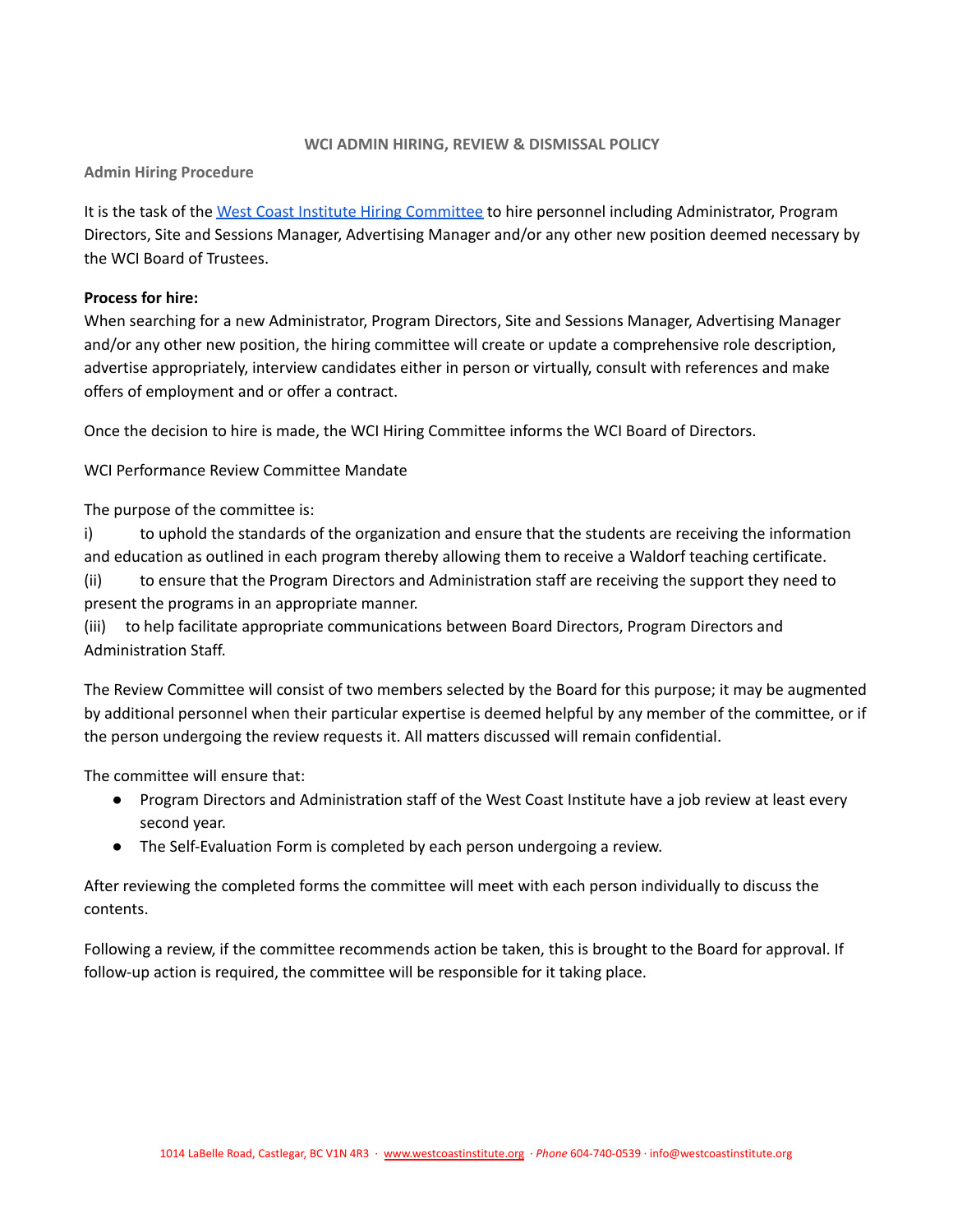<span id="page-21-0"></span>**Admin Dismissal Procedure**

Dismissal of Program Directors and Administration Staff:

It is the task of the Performance Review Committee to ensure that the Program Directors and Administration Staff are fulfilling their respective roles.

If concerns arise as a result of a performance review, the following procedure is put in action:

# **Step 1**

The Performance Review Committee meets with the person to share and present the concern(s) and a plan of action is mutually agreed upon with a timeline. The Performance Review Committee ensures that the plan for change has been successfully implemented within the timeline. The initial meeting may be augmented by additional personnel when their particular expertise is deemed helpful by either the Performance Review Committee or the person involved.

# **Step 2**

In the event that the above has not been fully successful, a new plan of action is mutually agreed upon with a timeline.

# **Step 3**

If the person involved is unable to enter into a plan of action or fulfill an agreed upon plan, they will be dismissed, following provincial guidelines.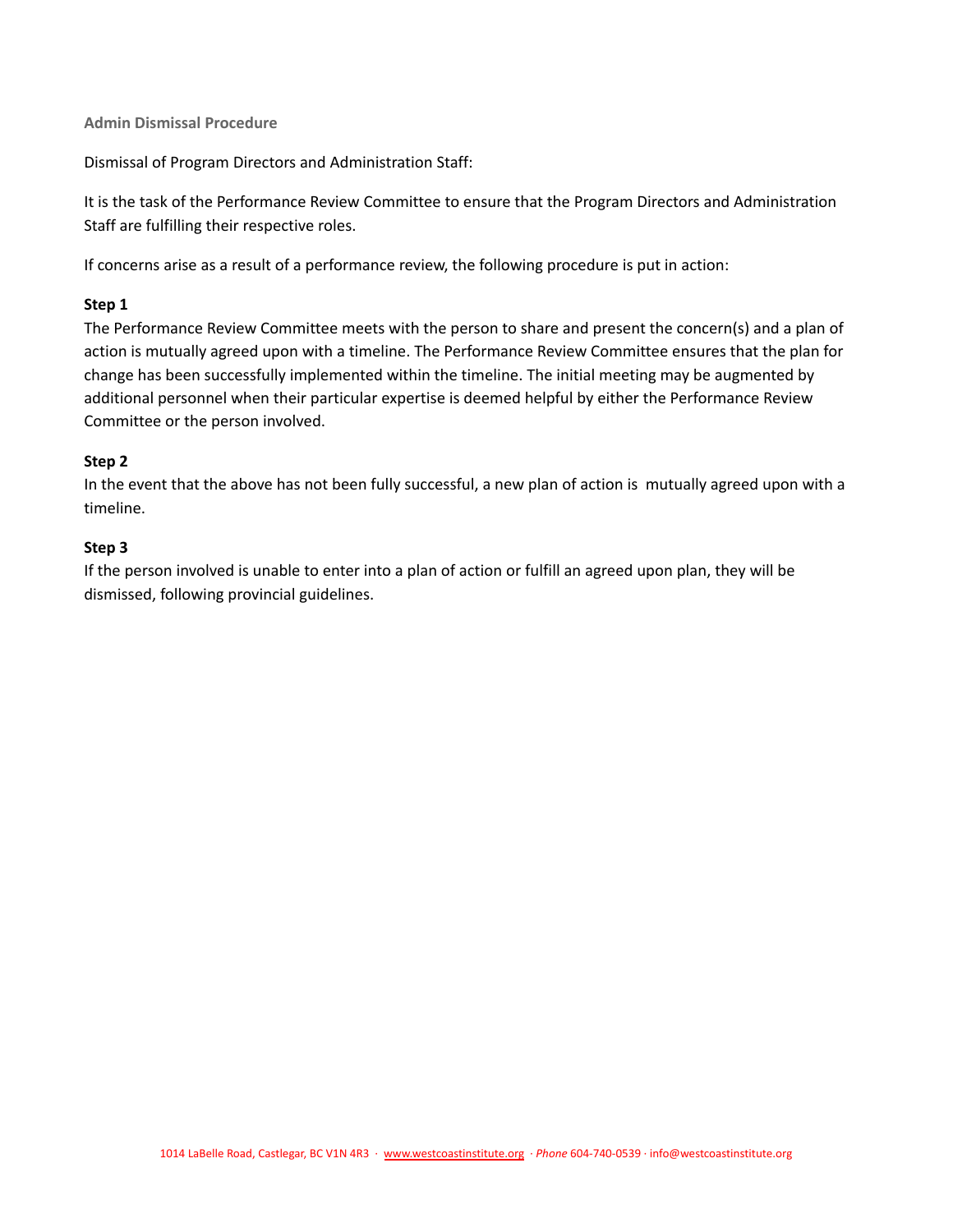### **WORK EXPERIENCE POLICY**

### <span id="page-22-1"></span><span id="page-22-0"></span>**Work Experience Arrangement**

The Supervising Mentor assigned to each In-Service Student arranges the Work Experience Mentoring visits with the In-Service Student and their place of work.

### <span id="page-22-2"></span>**Placement Process**

The students agreed that their supervising mentor will communicate with the students' place of work to arrange two 8 hour day Work Experience visits in their first and second year of the training.

### <span id="page-22-3"></span>**Participation Requirements**

The student must be an In-Service student, meaning those working at least three days per week in a Waldorf Birth to Three, or Birth to Seven, setting. The student must be present, and teaching, for 8 hours per day of Work Experience observation.

#### <span id="page-22-4"></span>**BIRTH TO THREE STUDENTS WORK EXPERIENCE**

**In-service Students** (those working at least three days per week in a Waldorf Birth to Three setting)

● 2 days (1 day X2, 8 hours per day) of Work Experience mentoring visits in their own classroom.

### <span id="page-22-5"></span>**BIRTH TO SEVEN STUDENTS WORK EXPERIENCE**

**In-service Students** (those working at least three days per week in a Waldorf Birth to Seven setting)

● 4 days (2 days X2, 8 hours per day) of Work Experience mentoring visits in their own classroom.

### <span id="page-22-6"></span>**Evaluation Process**

Upon completion of the Supervising Mentor/Work Experience visit, the Supervising Mentor/Work Experience completes a written report which is shared with the student and the Waldorf Early Childhood Educator Program Director.